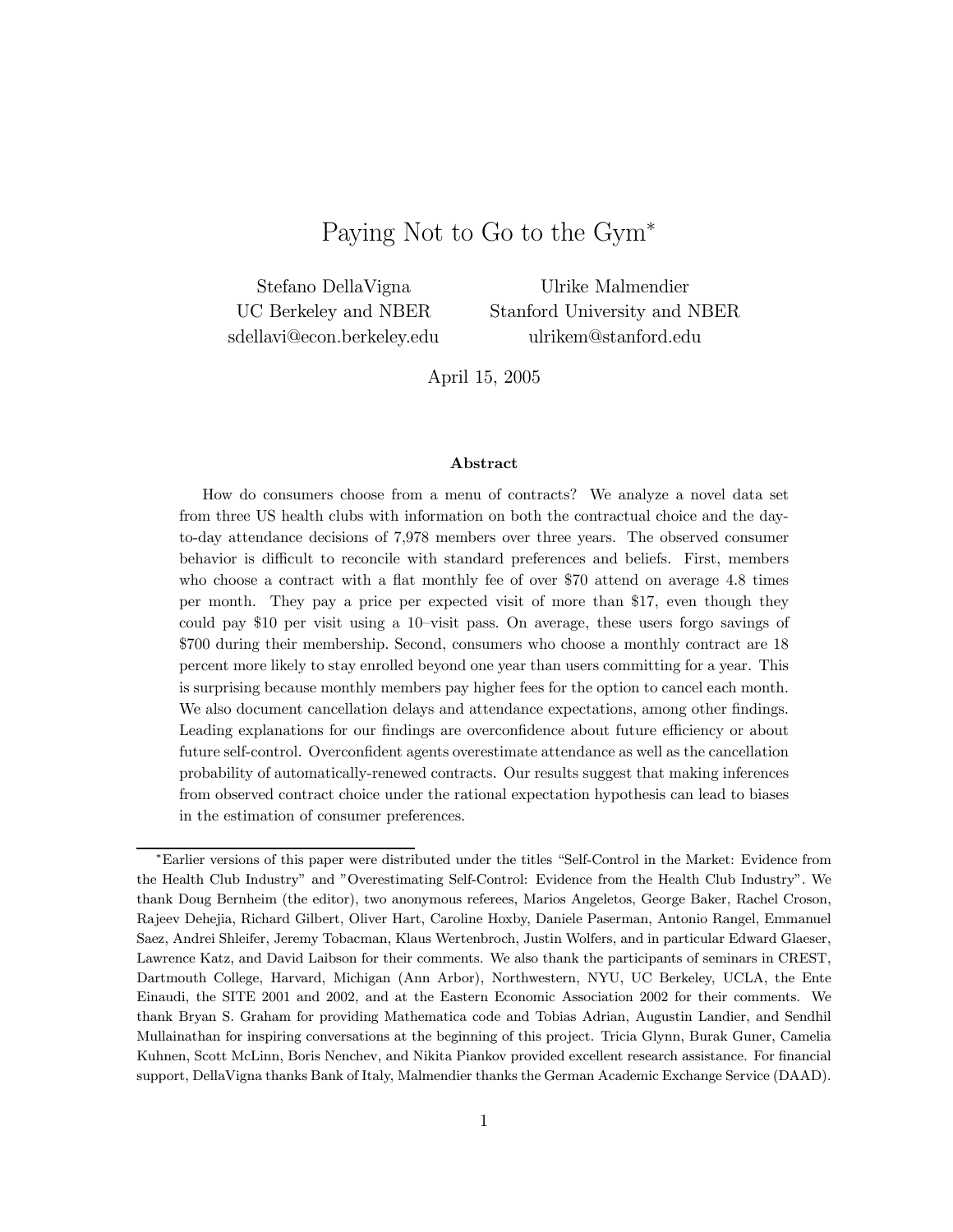"Saturday 31 December. New Year's Resolutions. I WILL [...] go to the gym three times a week not merely to buy sandwich." (Fielding, 1999. Bridget Jones' Diary: A Novel)

A few months later: "Monday 28 April. [...] Gym visits 0, no. of gym visits so far this year 1, cost of gym membership per year  $\pounds 370$ ; cost of single gym visit  $\pounds 123$ (v. bad economy)." (Fielding, 2001. Bridget Jones: The Edge of Reason)

## 1 Introduction

Many firms offer consumers a menu of contracts. Cellular phone users choose combinations of monthly airtime minutes and prices. Credit card users choose between teaser rate offers and contracts with a constant interest rate. A large literature in industrial organization analyzes the profit-maximizing contract design (Tirole, 1990). A standard assumption in this literature is that consumers have rational expectations about their future consumption frequency and choose the utility-maximizing contract.

In this paper, we provide evidence that this may not always be the case. We present a novel data set from three US health clubs that allows us to analyze the contractual choices of consumers in light of their actual consumption behavior. The data set contains information both on the type of membership and the day-to-day attendance decisions of 7,978 health club members over three years. We find that consumers choose a contract that appears sub-optimal given the attendance frequency. In addition, low-attendance consumers delay cancelling this contract despite small transaction costs.

Our empirical analysis exploits the presence of a contractual menu. Consumers can choose between two flat-rate contracts–a monthly contract and an annual contract–and a pay-pervisit option. The monthly contract is automatically renewed from month to month until the consumer cancels. The annual contract, instead, expires after twelve months unless the consumer explicitly renews it. The variation in the per-usage pricing and in the renewal procedures allows us to identify several puzzling features of consumer behavior.

First, consumers who choose a monthly membership of over \$70 per month pay on average seventy percent more than they would under the pay-as-you-go contract for the same number of visits. Eighty percent of the monthly members would have been better off had they paid per visit for the same number of visits.

Second, consumers who choose the monthly contract are 18 percent more likely to stay enrolled beyond one year than users choosing the annual contract. This is surprising because monthly members pay higher fees for the option to cancel each month. This result occurs even though high-attendance users sort into the annual contract at enrollment.

These and additional empirical findings (summarized in Table 1) are hard to reconcile with standard preferences and beliefs. We explore potential explanations including high transaction costs of payment per usage, risk aversion, underestimation of costs of attendance and of can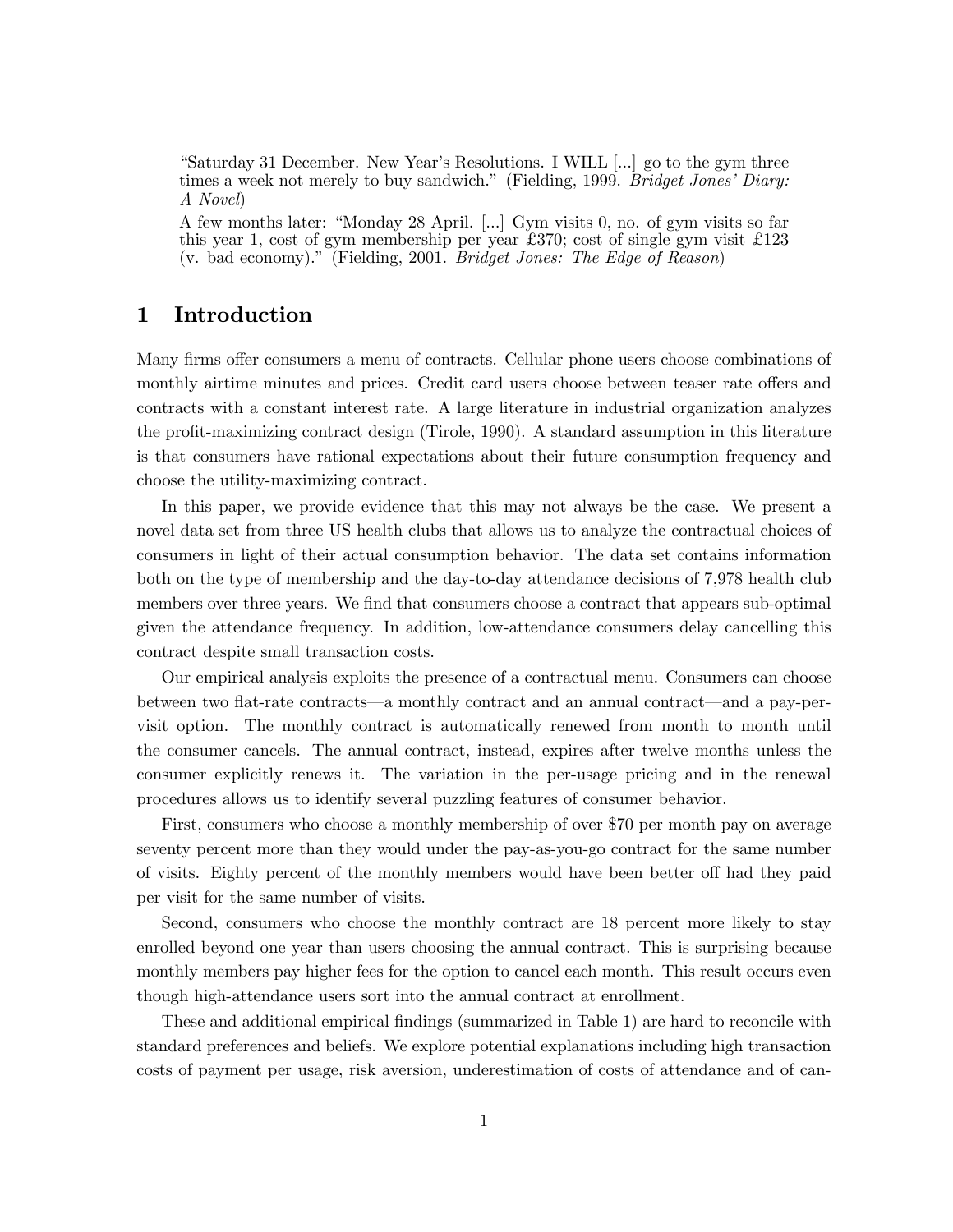cellation, time inconsistency, naiveté about the time inconsistency, and persuasion by health club employees.

In our view, the most parsimonious explanations are those allowing for overconfidence  $(naiveté)$ . Consumers overestimate, for example, their future efficiency in pursuing costly activites or their future self-control. This leads to overestimation of attendance and of cancellation in automatically renewed contracts. Persuasion by health club employees can explain most findings.

In a simple yet economically significant decision, enrollment and attendance in a health club, consumers deviate systematically from the optimal contractual choice. In the health clubs of our sample, the average non-subsidized user chooses the monthly contract, and by doing so forgoes savings of about \$700 per membership, out of a total amount of about \$1,500 paid to the health club. The results of this study are likely to generalize to the 32.8m Americans who exercise in one of the 16,983 US health clubs. Therefore, both in terms of monetary magnitude and in terms of population involved, the non-standard behavior has a significant economic impact in the health club industry. Our findings are also consistent with findings on consumer behavior in the credit card industry (Shui and Ausubel, 2004) and employee choice of 401(k) plans (Madrian and Shea, 2001).

The analysis of consumer behavior is just the first step towards a better understanding of industries where consumers display non-standard preferences or beliefs. Profit-maximizing firms should respond to the non-standard features of consumer behavior in their contract design. This is the central theme of the growing literature on behavioral industrial organization (DellaVigna and Malmendier, 2004; Eliaz and Spiegler, 2004; Gabaix and Laibson, 2005; Heidhues and Koszegi, 2004). The large effect of small cancellation costs on renewal rates may explain the high frequency of contracts with automatic renewal in the newspaper, credit card, and mail order industry. The findings have implications also for the design of flat-rate pricing (Miravete, 2003). In DellaVigna and Malmendier (2004) we explore the implications for firm pricing of a leading explanation of our results, overconfidence about time inconsistency.

Our findings suggest caution in making inferences about consumer preferences from observed choices of products (Hendel and Nevo, 2004) or contracts (Miravete and Roeller, 2003) when actual consumption is unobserved. Inferences made under the assumption of rational expectations can lead to significant bias. For example, we would have concluded that monthly members attend on average at least twice a week. This erroneous conclusion would have overstated the impact of health club enrollment on health outcomes.

Finally, our findings have implications for the policy debate on obesity (Cutler, Glaeser, and Shapiro, 2003). Subsidizing enrollment in health clubs is likely to have only small effects on obesity rates, given the low average attendance of members.

The remainder of the paper is organized as follows. In Section 2 we introduce the main features of the health club data set. In Section 3 we develop predictions about the contractual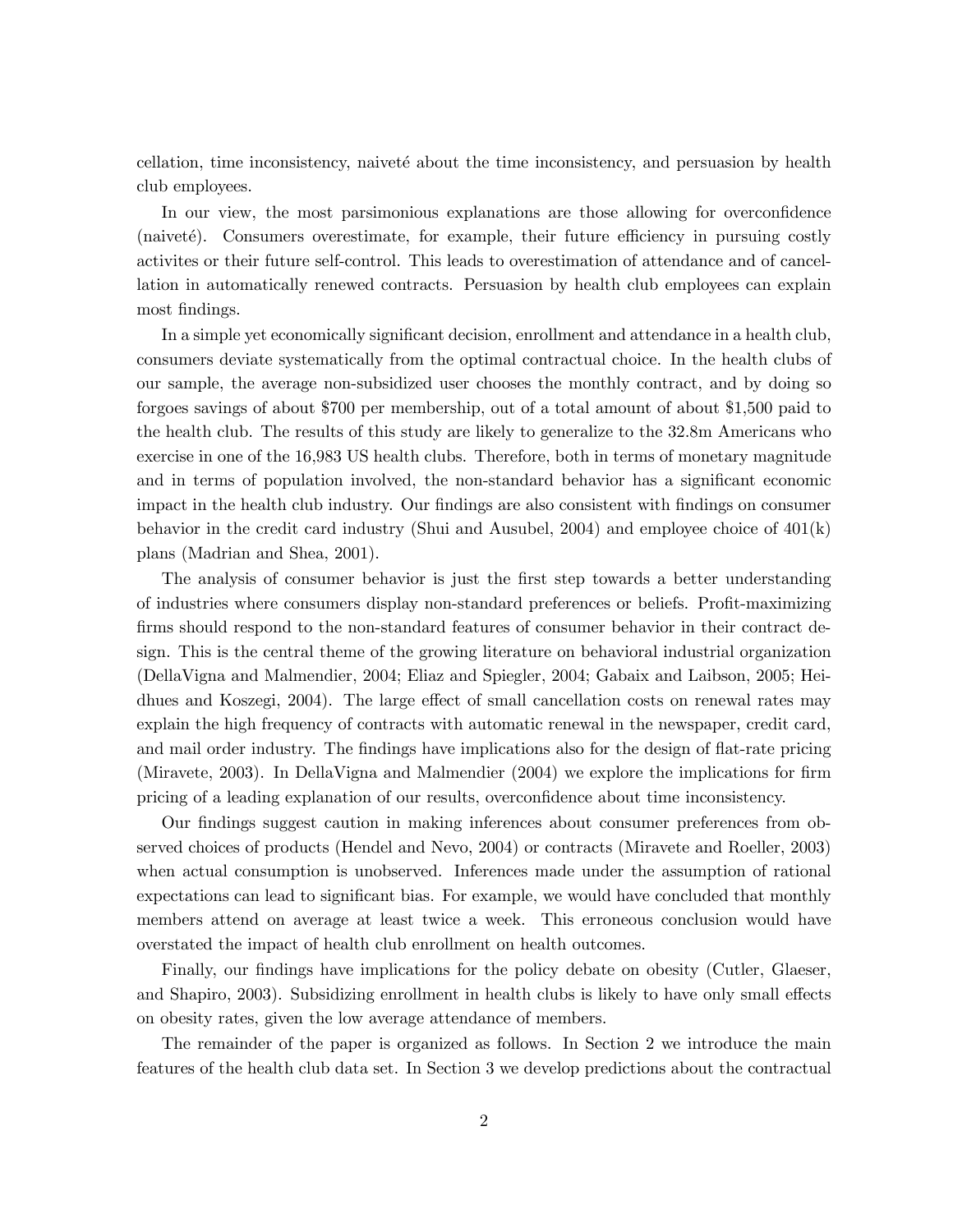choice at enrollment and test the predictions empirically. In Section 4, we present a similar analysis of the contractual choice and consumption behavior over time. Section 5 discusses possible explanations for the empirical findings. Section 6 concludes.

## 2 Health club data set

Health club industry. As of January 2001, 16,983 clubs were operating in the US. The industry revenues for the year 2000 totalled \$11.6bn. The memberships in the same period summed to 32.8m, up from 17.4m in 1987. Fifty-one percent of the users were members in commercial health clubs, while thirty-four percent were members in non-profit facilities. Only the market leader Bally Total Fitness with \$1,007m revenues and 4m members is publicly traded. Few companies operate in more than 10 states. Ownership concentration is in the 10th percentile of US industries.

Data set. We collected a new panel data set from three health clubs located in New England, which we label clubs 1, 2, and 3. The data set contains information on the contractual choices and the day-to-day attendance of users that enrolled after April 1, 1997. The sample period lasts until August 24, 2000 for club 1 and until March 13, 2001 for clubs 2 and 3. The day-to-day record of usage is made available by the technology regulating the access to these health clubs, described below. The panel of contractual choices comes from the billing records. Each entry in the accounting data specifies the price paid for the transaction and a 4-letter code. This code allows us to track the membership type–standard, student, family, corporate–as well as details like the subsidizing company (if any).

Several companies located near the clubs subsidize their employees' attendance. For these corporate members, the health club receives part of the membership payments directly from the firms, with the remainder being paid by the members. The health club informs the companies periodically about the number of employees enrolled and their attendance. This creates incentives for the health club to record attendances accurately or, possibly, to overrecord them.

Contractual menu. We conducted a survey of the 97 health clubs in the metropolitan area of Boston to document the contract design in the industry.<sup>1</sup> Health clubs offer up to three options. 87 clubs offer a monthly contract. A monthly fee is automatically debited each month to a credit card or bank account until the user cancels. 90 clubs offer an annual contract. Both monthly and annual contracts have an initiation fee but no fee per visit. Finally, 82 clubs offer a pay-per-visit option, often in the form of a 10-visit pass. Health clubs 1 and 2 in our sample offer the three types of contract with the following additional features.<sup>2</sup>

<sup>&</sup>lt;sup>1</sup>For details on the survey, see DellaVigna and Malmendier  $(2004)$ .

<sup>2</sup>Contracts for one to six months with automatic expiration are also available. We do not include them in our analysis, since they are typically targeted towards occasional summer users. We also remove from the sample free limited-time memberships that are occasionally given to employees of the subsidizing companies.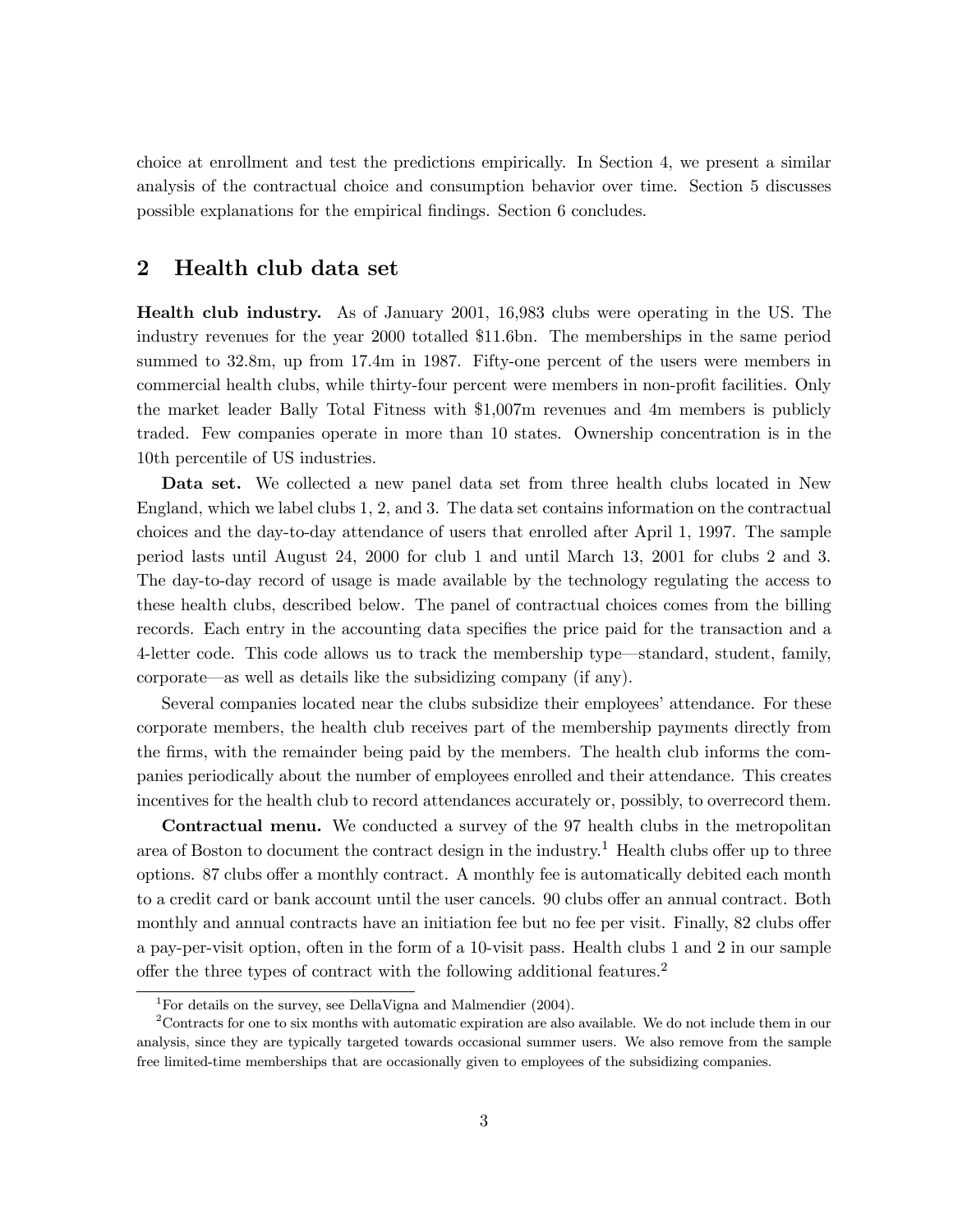- 1. The monthly contract has a monthly fee ranging between \$70 (discounted level) and \$85 (standard level). Non-corporate users also pay an initiation fee ranging from \$0 (in promotional periods) to \$150. Corporate users generally pay an out-of-pocket monthly fee between \$19 and \$65, depending on the subsidy paid by their company, and no initiation fee. Cancellation can be done in person at the club or by sending a written note.<sup>3</sup> If cancellation takes place before the 10th of the month, no further fees are due, and the users can attend until the end of the month. Members who cancel after the 10th have to pay the fee for the next month and can attend until the end of the following month.
- 2. The annual contract charges up-front 10 times the applicable monthly fee, e.g. \$850 for a standard membership<sup>4</sup>. Users thus get a discount of 2 months out of 12 in exchange for a yearly commitment. The initiation fee is the same as under the corresponding monthly contract. At the end of the year, the contract expires and members who wish to stay enrolled have to sign up again, either for an annual or for a monthly contract. In order to encourage renewal, the club sends out a reminder card one month before the contract expires.
- 3. The pay-per-visit system offers two options, either to pay \$12 per visit or to purchase a 10 visit pass for \$100. Transaction costs for the 10-visit pass are small. Users provide basic demographic information and receive a card for ten visits. Unfortunately, attendance is not tracked for the pay-per-visit users.

Users of club 3 face the same menu of contracts with lower prices and slightly different services. The monthly fee ranges from \$13 to \$52, and the initiation fee is at most \$50. The annual fee in the annual contract equals 10 times the corresponding monthly fee. The pay-per-visit options are a \$10 fee per visit, and a \$80 pass for 10 visits.

Under all types of membership, users receive cards which they have to deposit in a basket at the front desk when they enter. While they are exercising, a health club employee swipes them (marks the visit for the 10-visit passes), and users pick them up when they exit. This method guarantees a high recording precision even during peak hours. The three contracts give right to the same services, i.e., a temporary locker, towels<sup>5</sup>, and access to the equipment. Also, both the monthly and the annual contract allow members to "freeze" (suspend) their membership for three months per year<sup>6</sup>. Users with a monthly contract do not have to pay their monthly fee during the freezing period. Annual members get additional usage time after the original twelve months.

<sup>3</sup>Some users cancel by discontinuing the payments to the health club.

<sup>&</sup>lt;sup>4</sup>The annual fee can be paid in three installments due in the first 6 months.

<sup>5</sup>Towels are not included in memberships in Club 3.

 $6$ Monthly users can also quit for up to three additional months without repaying the initiation fee.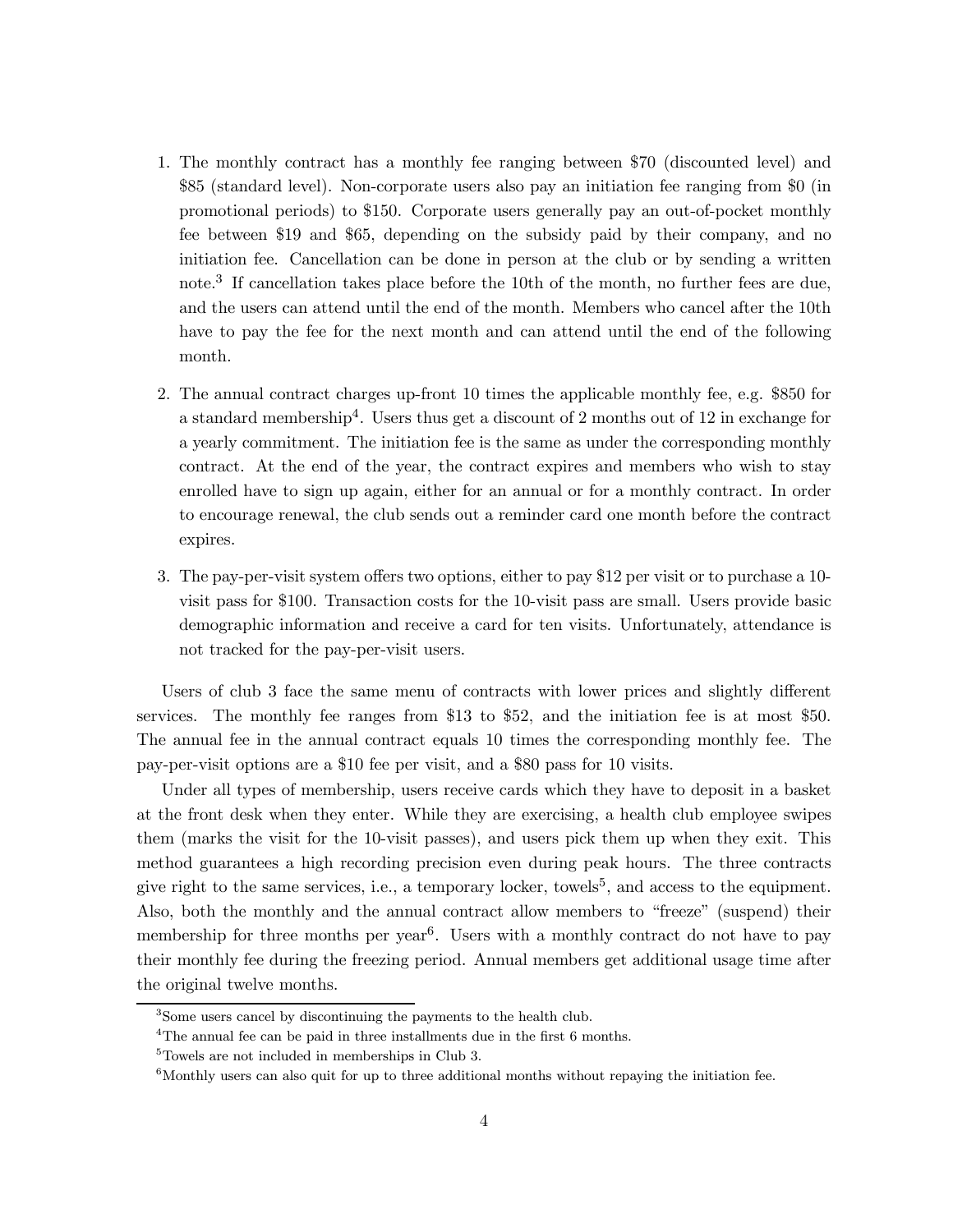**Sample construction.** We match the information on attendance and on contract choice in the three clubs to form a longitudinal data set with monthly observations, covering the period from April 1997 to August 2000 (club 1) and to March 2001 (clubs 2 and 3). Our analysis focuses on *enrollment spells*. A spell starts whenever an individual enrolls (or re-enrolls) in a club and ends whenever the individual quits. We define spells to be censored if either the enrollment is ongoing at the end of the sample period, or the individual switches to a shortterm contract or receives a promotional membership. Accordingly, spells are completed if the individual cancels the membership (under a monthly contract) or if the membership expires (under an annual contract) within the sample period. Individuals have multiple spells if they quit the club and re-enroll at some later date.

The initial sample includes 11,605 individuals. We drop individuals who were never enrolled in either a monthly or an annual contract (2,978 individuals). We eliminate spells with serious inconsistency in the billing data (132 spells). We also exclude users with a family membership to avoid issues regarding the joint consumption of the services (295 spells). Finally, in order to limit the sample to first-time users of these clubs, we drop users who had a free or a seasonal membership before they chose a monthly or an annual contract (293 individuals).

This leaves us with a sample of 7,978 individuals and 8,615 enrollment spells. In the paper, we use the sample 'First spell', which includes only the first enrollment spell for each individual. As Row 1 of Table 2 shows, club 1 has 19 percent more members than club 2, and more than twice as many members as club 3. The percentage of completed spells is similar across the clubs, above 60 percent. Of the 7,978 individuals enrolled in any club, 87 percent choose a monthly membership as their first contract. Health club members rarely change the type of contract they initially enroll in. We also use the sample 'First spell and no subsidy', a restriction of the sample 'First spell' to unsubsidized memberships. We consider a membership to be unsubsidized if, over the whole spell, the average out-of-pocket fee exceeds \$70 per month for enrollment in a monthly membership and \$700 per year (\$58 per month) for enrollment in an annual membership. This smaller sample includes 1,120 spells (14.03 percent of the full sample).

**Descriptive statistics.** In clubs 1 and 2, the average amount spent per spell is about \$550, and the average fee per month ranges between \$43 and \$53. For corporate users, these are the out-of-pocket payments and do not include the subsidies paid by the sponsoring firms. In club 3 the amounts are substantially lower, since the contracts are cheaper. In the sample 'First spell and no subsidy' (Columns 7 and 8), these amounts are 20 to 60 percent higher. The initiation fee averages \$4 in the sample 'First spell' since 86 percent of users do not pay it. In the 'First spell' sample, individuals with a monthly contract attend on average 4 times per month, and individuals with an annual contract attend on average 4.3 times per month. Attendance in club 1 (Column 1) is somewhat higher than in the other clubs. Freezing of a contract is rare in all the clubs. The bottom part of Table 2 displays the available demographic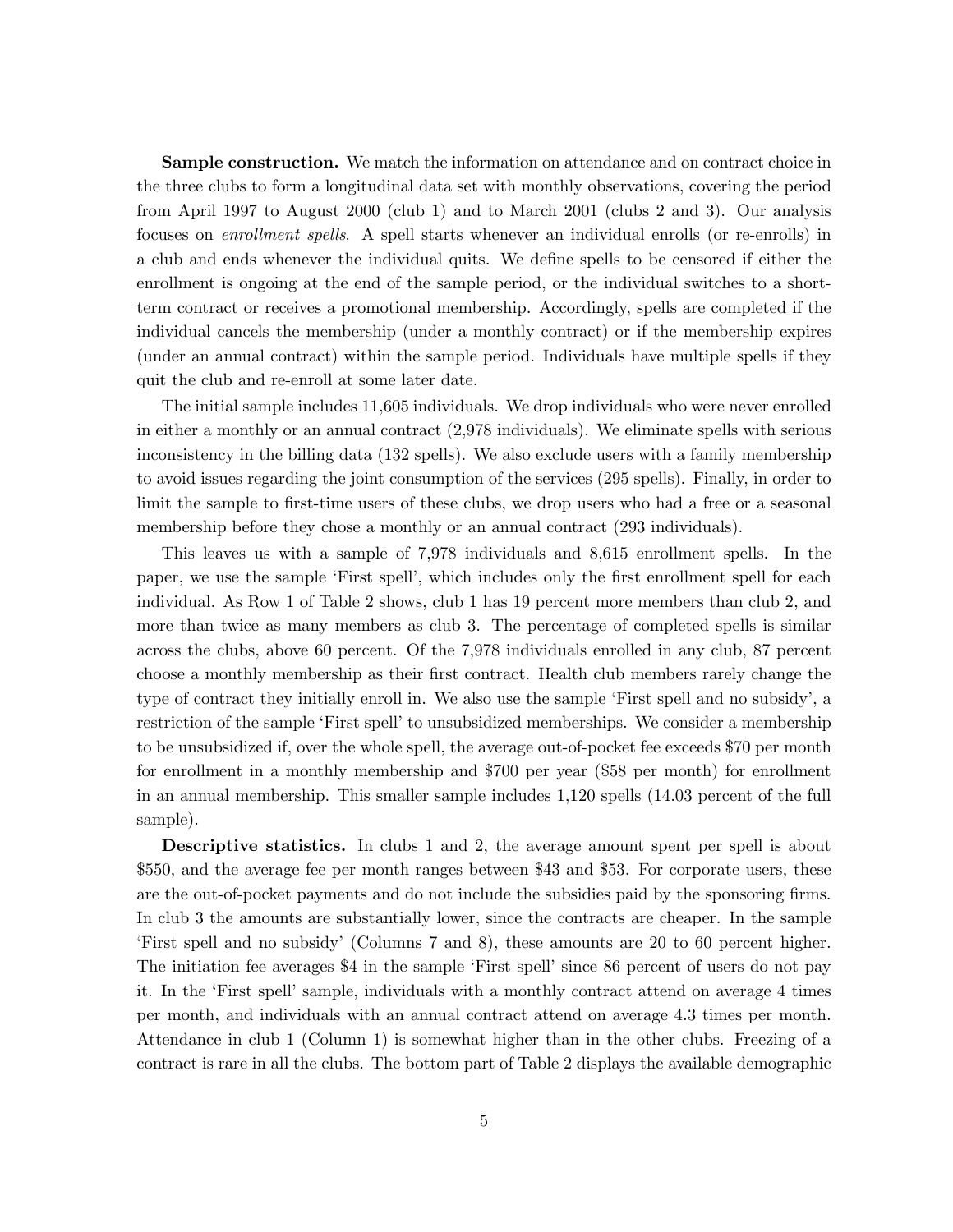controls. Users are somewhat more likely to be male than female and are on average in the early thirties. Corporate memberships account for 50 percent of the sample, while student memberships account for only 2 percent. Additional information on the data set construction is available in the Data Appendix.

## 3 Contract choice at enrollment

### 3.1 Predictions of the standard model

We set up a model of contract choice and health club attendance. We assume that health club attendance involves immediate effort costs and delayed health benefits, and that the effort costs are uncertain ex ante. In particular, costs can be high  $(c = \bar{c})$  or low  $(c = \underline{c})$  and individuals differ in the ex-ante probability that costs will be high. A contract  $(L', p', T')$  gives customers the right to exercize for a fee p' and for T' periods (days), once the flat fee L' is paid. We assume that consumers can choose between flat-fee contracts (like the monthly and annual contract) with  $p' = 0$  and pay-per-visit contracts with  $L' = 0$ . We summarize here the results on contract choice for the case of standard preferences and rational beliefs. The derivation is in the working-paper version (DellaVigna and Malmendier, 2002).

Flat-rate vs. pay-per-usage. We consider first the choice at enrollment between a flat-rate contract  $(L, 0, T)$  and a pay-per-visit contract  $(0, p, T)$ . Denote by  $\delta$  the daily discount factor and by  $E_F[v]$  the expected number of visits (over T days) under the flat-rate contract.

Prediction 1. (Price per expected attendance at enrollment) For agents that choose a flat-rate contract,

$$
\frac{L}{E_F\left[v\right]}a\left(T\right) \le p.\tag{1}
$$

The factor  $a(T) \equiv (1 - \delta) T/(1 - \delta^T)$  is a time-adjustment coefficient due to the fact that the flat fee L is paid up-front and the per-visit fee p is paid every period between 1 and T. For small T, such as  $T = 30$  under the monthly contract,  $a(T)$  is approximately 1. Equation (1) says that payment per expected visit under the flat-rate contract should be smaller than the per-visit-fee p. Intuitively, only consumers that attend frequently should choose the flat-rate contract. Suppose instead that a consumer under the flat-rate contract attends infrequently enough that the price per expected visit  $L/E_F[v]$  is greater than the per-visit fee p. If this consumer switched to the pay-per-visit contract without changing state-contingent attendance, she would have higher utility. Reoptimizing the attendance choices, she must be even better off.

Annual vs. monthly contract. The annual contract A requires a yearly commitment. The monthly contract M offers the option to cancel in any period but charges a higher fee per month. Consumers that anticipate a high enough probability of being low-cost types  $(c = c)$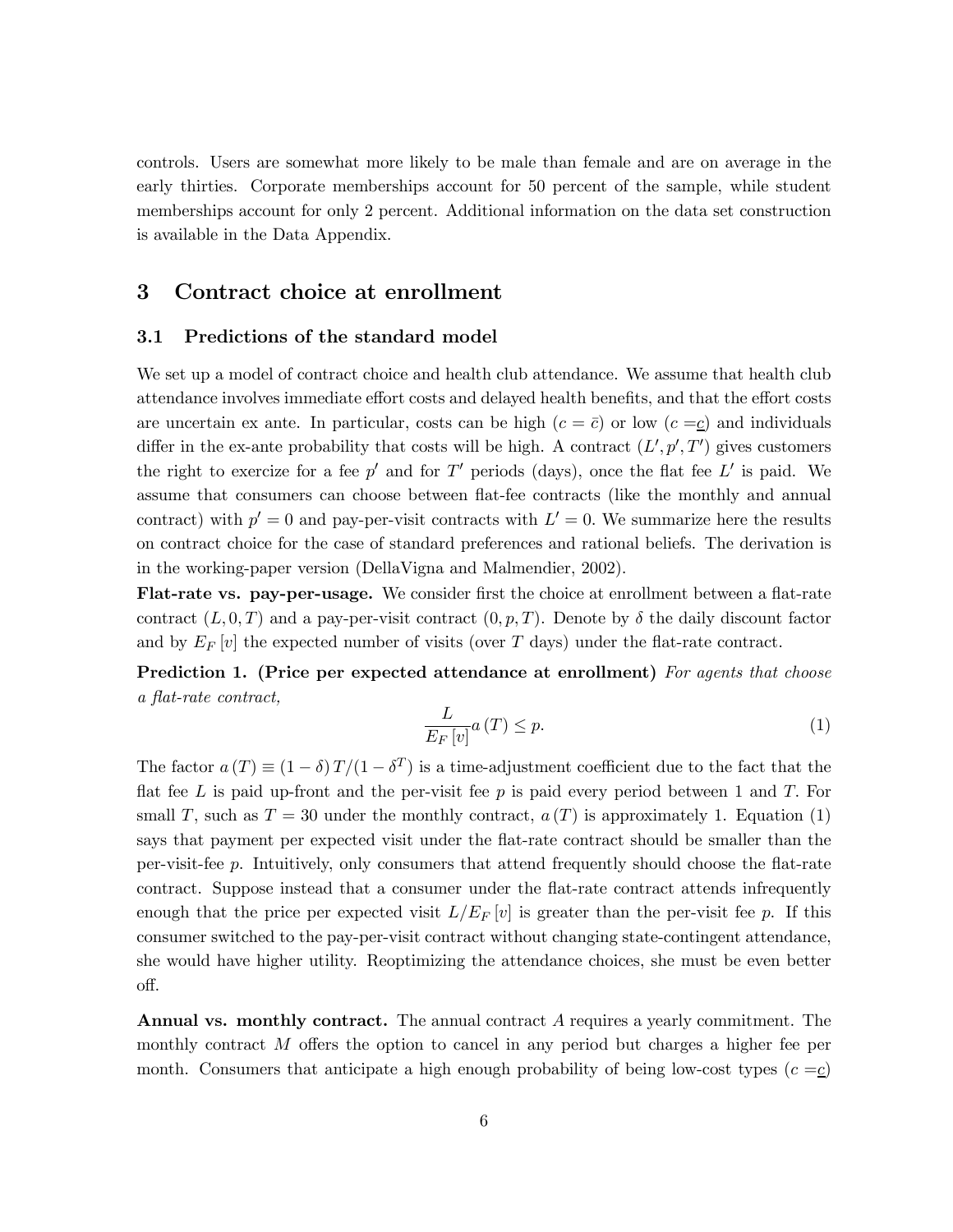prefer the monthly contract for its flexibility. Users who believe that they will be high-cost types prefer the annual contract. The users that select the annual contract, therefore, are more likely to be frequent users. In Prediction 2, we use attendance in the initial months  $E[v]$ (before the selective exit) as a measure of the likelihood to be a frequent user.

Prediction 2. (Attendance of monthly and annual members) The average initial attendance of annual members is higher than the average initial attendance of monthly members:

$$
E_A[v] > E_M[v].
$$

A third test for the standard model is whether consumers have rational expectations about their attendance.

Prediction 3. (Forecast of attendance) The average forecast of attendance equals the average actual attendance.

#### 3.2 Empirical analysis

We test Prediction 1 using the sample of users enrolled in an unsubsidized flat-rate membership in clubs 1 and 2. We analyze separately users in club 3 given the lower fee per visit. As benchmark measure of price per visit, we use the price per visit under the 10-visit pass, \$10, rather than the \$12 visit-by-visit fee: the 10-visit pass is cheaper for users with a monthly or annual contract, given their attendance frequency.<sup>7</sup>

Monthly contract. For users initially enrolled in a monthly contract, we compute the price per expected attendance for each month. We limit the analysis to the first 6 months of tenure to target inexperienced users. We use the sample 'First spell and no subsidy' (912 spells) to ensure comparability to standard health clubs with no corporate subsidy.

The first Column in Table 3 reports the average monthly fees in months 1 through 6, with standards errors in parentheses. The sample for month t consists of users who initially enrolled in a monthly contract and have had a continuous history of membership up to month t under either a monthly or an annual contract. Consumers drop out of the sample when they cancel or are censored. For users who switch to an annual contract, the monthly fee is the monthly share of the annual fee. The average monthly fee exceeds \$80 in all months, except in the joining month which is typically pro-rated, and in month 3, a promotional free month for 18.6 percent of the sample. The average number of visits for users in the  $t<sup>th</sup>$  month of tenure (Column 2) declines from 5.45 in month 2 to 4.32 in month 6. (Month 1 covers only part of a month.)

The third Column in Table 3 presents the ratio of the average fee in month t (Column 1) and the average attendance in month  $t$  (Column 2). This ratio is the estimated price per

 $7$ The (hypothetical) average price per average attendance from using the 10-visit pass, given the distribution of attendance for users enrolled with the monthly and the annual contract, is \$10.86. The benefits of a lower price relative to the \$12 per-visit fee outweigh the losses from unused coupons for these users. The single-visit fee of \$12 is targeted towards one-time users such as travelling businessmen.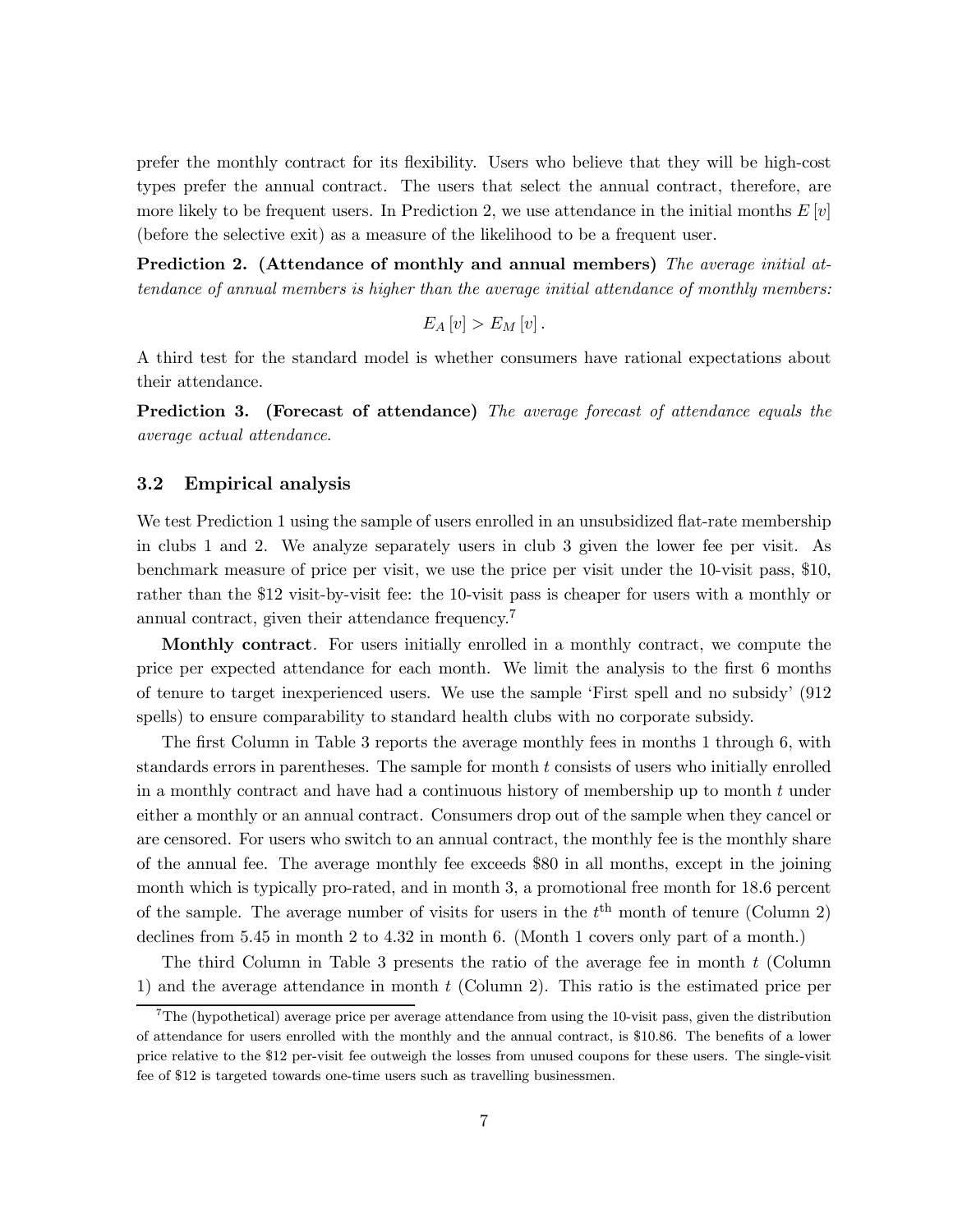expected attendance for month t,  $(L/E_F[v]) a(T)$  in Prediction 1. In each of the six months we reject the hypothesis that the price per expected attendance is smaller than \$10 (or than \$12). The estimate ranges between \$14 and \$16 in the first three months and is higher than \$17 in the subsequent three months. As a summary measure, we compute the ratio of average monthly payment (Column 1) and average monthly attendance (Column 2) in the first six months across all individuals.<sup>8</sup> The resulting price per average attendance in the first six months of enrollment equals \$17.13, well above \$10 (or \$12).

In addition to averages, we consider also the distribution of these measures in the first six months (Table 4). We measure the price per attendance as the ratio of total attendance over total payment in the first six months of membership in a monthly contract (Column 2). Only 20 percent of the individuals pays less than \$10 per visit. The remaining 80 percent would have saved money choosing the pay-per-visit contract, holding constant the number of visits.

Annual contract. We also test Prediction 1 on the users who chose an annual contract at enrollment. We use the sample 'First spell and no subsidy' further restricted to users who joined the club at least 14 month before the end of the sample period. This ensures that we observe the annual contract in its entirety.<sup>9</sup> The final sample consists of 145 spells.

The bottom row of Table 3 presents the estimation results. The average monthly share of the annual fee for the first year (Column 1), adjusted for discounting, is  $$71.02<sup>10</sup>$  The average number of monthly visits in the first year (Column 2) is 4.69. The resulting price per average attendance (Column 3), \$15.15, is substantially higher than \$10 (or than \$12). The estimate is somewhat lower than for the monthly contract, consistent with selection of users with higher expected attendance into the annual contract (Prediction 2). Table 4 shows the distribution across users of attendance (Column 3) and of the price per attendance (Column 4) in the first year of an annual membership. Only 24 percent pays less than \$10 per visit.

Finding 1. (Price per expected attendance at enrollment) Users who choose an unsubsidized flat-rate contract pay a price per average attendance of over \$17 in the monthly contract and over \$15 in the annual contract. The share of users who pay ex post less than \$10 per visit is 20 percent in the monthly contract and 24 percent in the annual contract.

Size of the Effect. As a monetary measure of the deviation from the standard model, for monthly and annual memberships we compute the difference between actual expenses over the whole enrollment spell and imputed expenses for the same number of attendances with 10-visit passes<sup>11</sup>. This measure understates the savings from paying per visit since the agents could

 ${}^{8}$ For each individual, we compute the average over all available months until the sixth, with the exception of miscoded months and months with freezing. When averaging across individuals, we weigh all individuals equally, independent of tenure.

<sup>9</sup>We exclude 3 annual contracts that are terminated before the 12th month. Health clubs are required to accept cancellations for medical reasons or for relocation more than 25 miles away from the clubs.

<sup>&</sup>lt;sup>10</sup>We use a daily discount factor of .9998, implying an adjustment factor  $T(1-\delta)/(1-\delta^T)$  equal to 1.037.  $11$ This measure takes into account the potential loss associated with not using fully a 10-visit pass.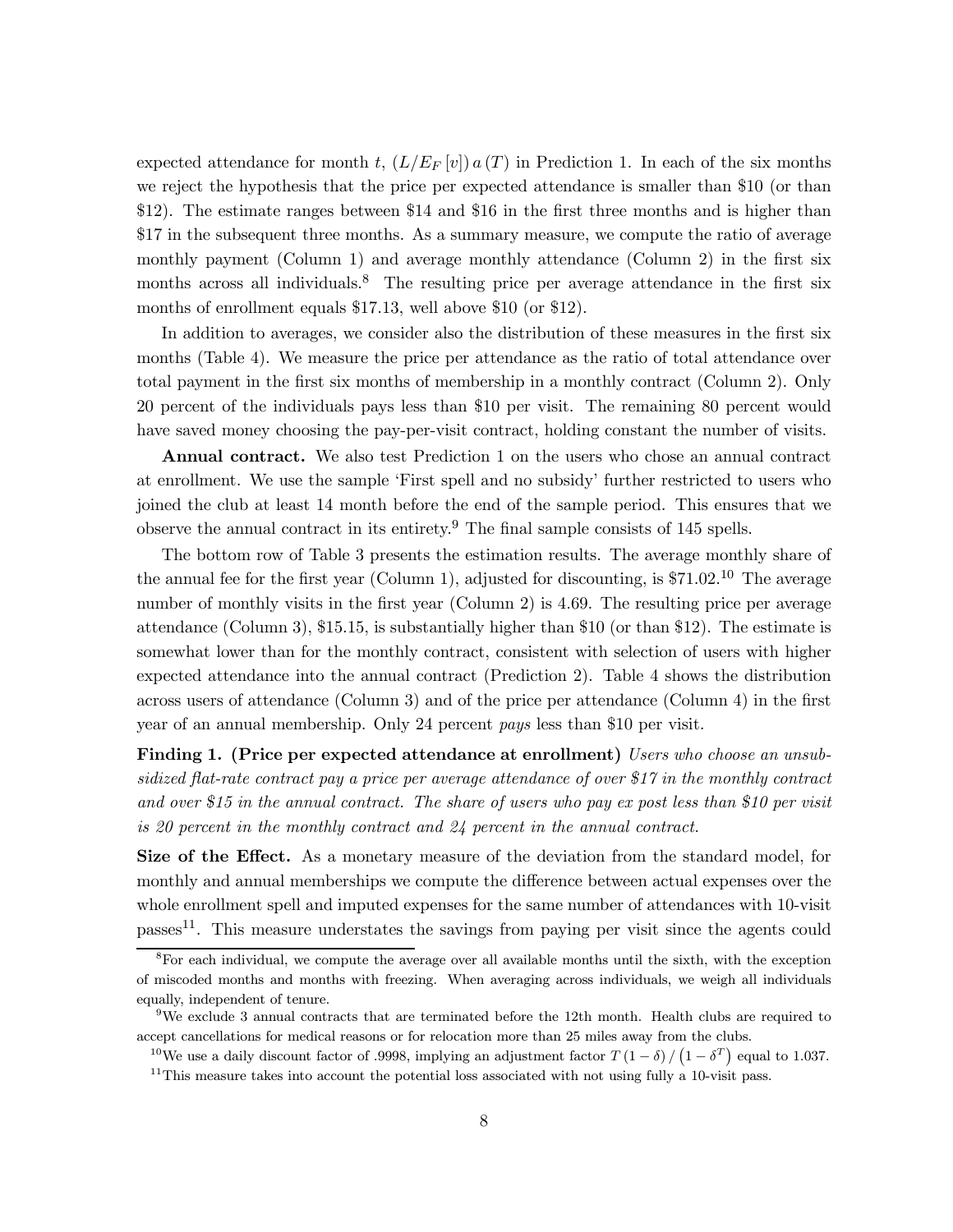re-optimize their attendance. The 'average loss' measure is positive if the user would have saved money purchasing 10-visit passes, and negative otherwise. We use the sample 'First spell and no subsidy' for spells that start before October 1997.

The average loss per spell is \$698 for agents initially enrolled in a monthly contract. This amount is 47.87 percent of the overall \$1,517 spent on the health club membership. For agents initially enrolled in an annual contract, there is a small but insignificant gain of \$61.

The observed deviation from the standard model has large monetary consequences for users in the monthly contract. For users in the annual contract, the automatic expiration moderates the possible losses.

Robustness. We now check the robustness of Finding 1.

1. Sample. So far we have restricted attention to the unsubsidized sample and pooled the results across clubs. We now include all users in the sample 'First Spell' who initially chose a monthly contract and disaggregate the results by club. Separately for each club, we regress health club attendance on the monthly fee using an Epanechnikov kernel. The measure of attendance is the average attendance per month in the first 6 months. We cross-validate clubby-club with a grid search to compute the optimal bandwidth for the price.<sup>12</sup> In club 1 (Figure 1a), the average monthly attendance from the kernel regression lies between 3 and 5 and is increasing in price, although the estimates are not very smooth given the small bandwidth suggested by the cross-validation. We use the average attendance from the kernel regression to compute the ratio of price and average attendance for each level of price (Figure 1b). The price per average attendance is significantly higher than \$10 for users paying a monthly fee in excess of \$53. The estimates for club 2 are comparable (Figures 1c and 1d) and somewhat smoother given the larger optimal bandwidth. In club 3 the price per average attendance is higher than the per-visit fee of \$8 for users paying a fee in excess of \$46 (Figure 1f).

2. Underrecording of attendance. The high price per attendance could result from underrecording of attendance due to a faulty computer system or moral hazard problems with the staff. Health club employees may also seek to avoid queues of users waiting to swipe. The three health clubs in our sample had incentives to address these problems, since they provide reports of attendance to the corporations subsidizing employee memberships. They therefore put in place one of the most advanced and reliable systems to track attendance in the industry. Unlike in most clubs, a front-desk employee collects the cards from the members and swipes them while the member is exercising. Therefore, card swiping does not generate queues. We also witnessed the procedure if a member has forgotten the card: the employee looks the name up in the computer and records the attendance. Thus, while errors may occur in both directions–failure to swipe and double swiping–, the health club data used in our analysis is unusually accurate.

 $12P$ agan and Ullah (1999), pp. 110–120.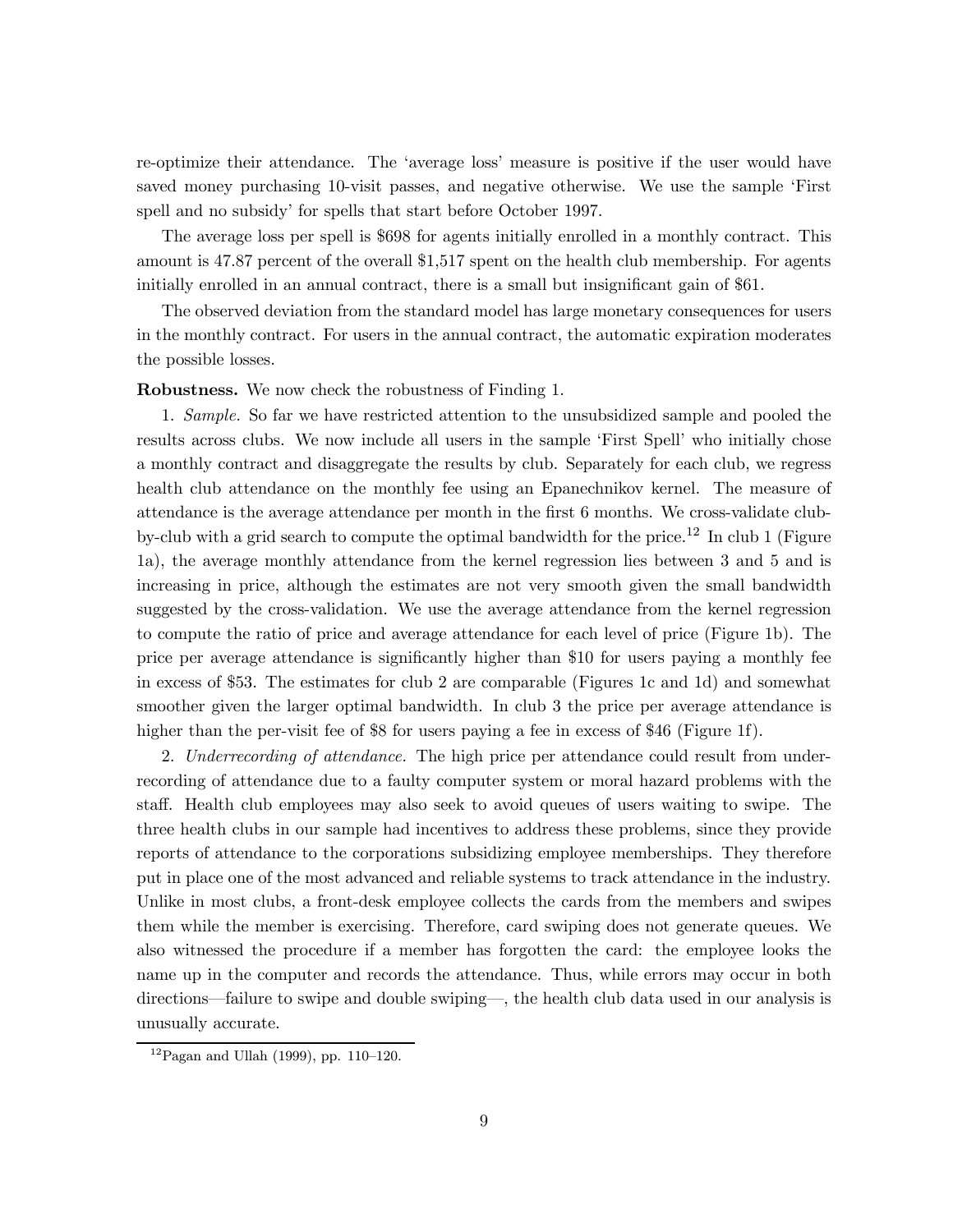As supporting evidence, we can test whether random events such as computer crashes or idiosyncratic laziness of employees affect substantially the accuracy of the attendance record. We calculate the fraction of members attending on each day in the sample and regress it on a set of controls: 6 day-of-the-week dummies, 11 month dummies, 3 year dummies, and 15 holiday dummies. If recording precision is highly variable, the  $R<sup>2</sup>$  of this regression should be low. The  $R^2$  of the regression for club 1 instead is as high as .8785, with the day-of-the-week dummies explaining most of the variance. The regression for clubs 2 and 3 yield an even higher  $R^2$  of .8915.<sup>13</sup> The high explanatory power of these regressions suggests that daily variation in recording precision is limited.

3. Ex-post subsidies. Some HMOs reimburse members partially for health club expenses. To the extent that these reimbursements make the annual and the monthly contract cheaper relative to the pay-per-visit contract, they induce users to choose flat-rate contracts. However, the HMOs in the State where the three clubs operate<sup>14</sup> offer discounts either only on the initiation fee, or both to flat-rate and pay-per-usage contracts.

4. Membership benefits. Consumers' choice of the monthly or annual contract could be due to contract-specific membership benefits. The only benefit not available under the pervisit payment, though, is the option to rent an overnight locker at an extra fee, and only 5.52 percent of the users ever rent a locker. If we exclude these users, the results on price per average attendance for the monthly contract do not vary.

Overall, we observe a robust deviation from Prediction 1. Non-subsidized users enrolled in contracts with flat fees pay a price per average attendance that is significantly higher than the per-visit price available as an alternative contract. The result is robust to the type of contract (monthly or annual), the sample (the amount of subsidy), and the club considered. The results do not appear to depend on measurement error, ex-post subsidies, or unobserved benefits. The deviation from Prediction 1 is large: unsubsidized members of a monthly contract pay 70 percent in excess of the \$10 fee.

To test Prediction 2 on the initial sorting between the monthly and the annual contract, we compare the average number of visits in months 2, 3 and 4 of tenure for individuals initially enrolled in the monthly and in the annual contract.<sup>15</sup> Given that the price per visit p is zero for both contracts, differences in attendance should reflect differences in the expected future attendance cost. Column 1 of Table 5 reports the results for the sample 'First Spell.' In each

 $13$ Detailed results are available in DellaVigna and Malmendier (2002), Appendix Table 1.

 $14$ We report the results in Appendix Table 3 in DellaVigna and Malmendier (2002). We thank Nancy Beaulieu for providing the list of HMOs.

<sup>&</sup>lt;sup>15</sup>We exclude the first month because attendance is pro-rated over the number of effective days of membership, and the pro-rating procedure is slightly different for the annual and the monthly contract. We do not extend the comparison to months after the fourth since users who experience a high cost can quit under the monthly contract but not under the annual contract.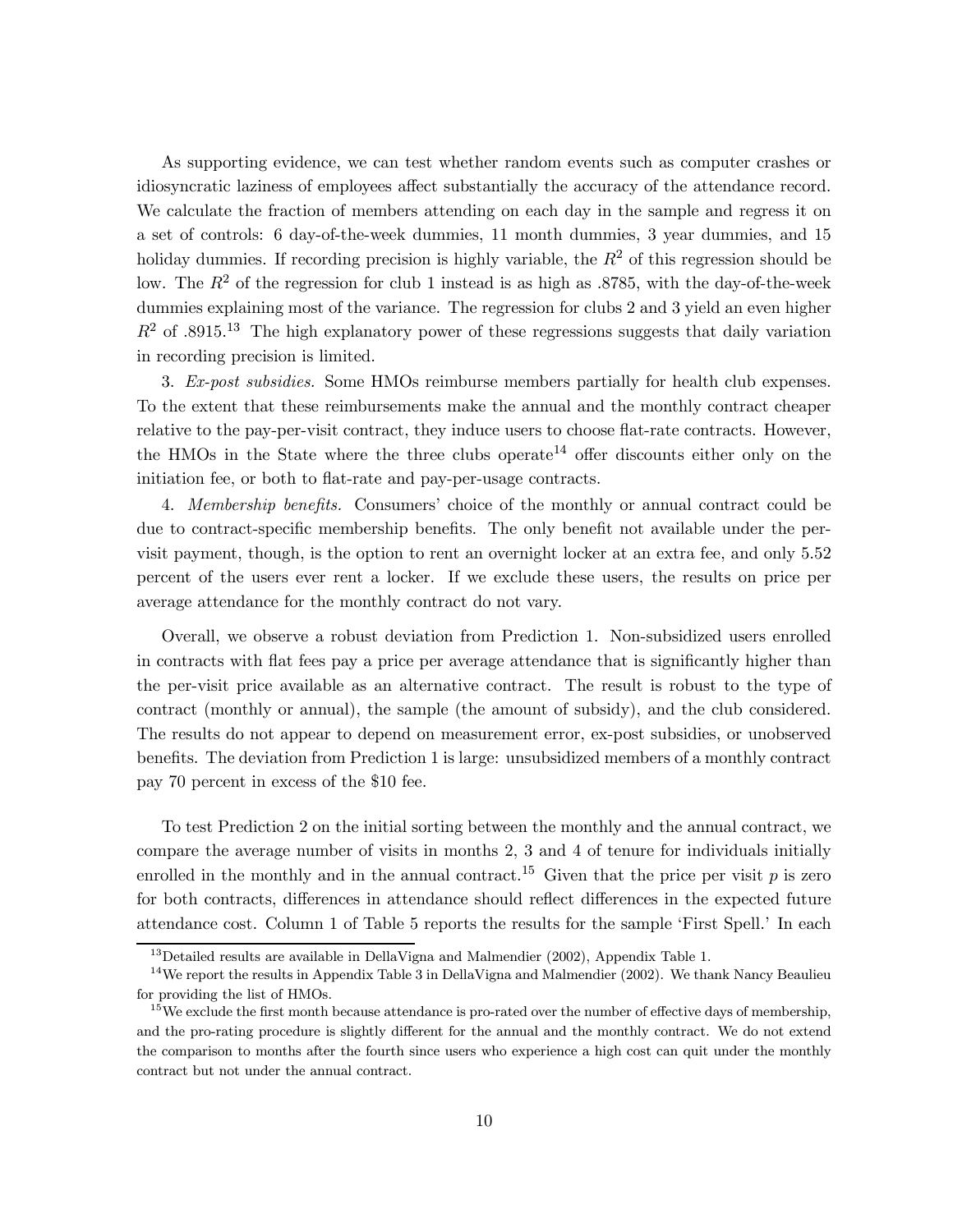month, expected attendance is higher under the annual than under the monthly contract, and significantly so in months 3 and 4. Overall, average attendance in months 2 to 4 is 9.5 percent higher under the annual contract. The magnitude of this difference is comparable to variation in average attendance by age groups and by gender. When we break down the sample into 24 age-gender-month cells, average attendance is higher under the annual contract in 20 cells out of 24. Even after controlling for some heterogeneity, individuals with higher attendance are more likely to choose the annual contract at enrollment.

Finding 2. (Attendance of monthly and annual members) Average attendance in months 2- $\frac{1}{4}$  is 9.5 percent higher under the annual contract than under the monthly contract.

While consumers' choice between flat-rate contracts and a per-visit fee is hard to explain in the standard framework (Finding 1), their choice between the monthly and annual contract (Finding 2) is consistent with standard preferences and beliefs. Consumers sort according to the expected attendance.

Finally, we elicit the expectations of health club members about their future attendance using a survey of 48 randomly chosen respondents interviewed in a mall<sup>16</sup>. The mall is not near a health club, so the respondents are not selected on health club attendance. We ask the ones that report to be members or to attend a health club how often they expect to visit their health club in the next month, September.<sup>17</sup> This question attempts to measure directly whether health club users have rational expectations. Although we do not observe actual attendance among these 48 survey respondents, it is unlikely to differ substantially from attendance in our data set, which is very robust across demographic subgroups. Across  $24$  (gender)\*(club)\*(age) subgroups, the average monthly attendance over the membership is lower than 4.75 visits for 23 out of 24 groups, with an overall average of 4.17 monthly visits.

Finding 3 (Forecasts of attendance). The average forecasted number of monthly visits, 9.50 (s.e. 0.66), is more than twice as large as average attendance, 4.17.

The overestimation displayed by the subjects matches Finding 1. If health club consumers expect to attend 9.5 times per month, they should indeed choose a flat-rate contract, rather than paying per visit.

We also present the subjects with the following scenario: 'Suppose that, based on your previous experience you expect to attend on average 5 times per month (about once a week), if you enroll in a monthly membership. You plan to attend the health club throughout the next year. Would you choose a monthly contract with a monthly fee of \$70 per month or 10-visit passes for \$100 (each visit costs \$10)?' This question attempts to measure whether users endowed with realistic expectations about attendance would still overwhelmingly choose flat-rate

<sup>&</sup>lt;sup>16</sup>The interviews were done in August 2002 in Walnut Creek, California.

<sup>&</sup>lt;sup>17</sup>In our sample, average attendance in September is five percent lower than over the rest of the year.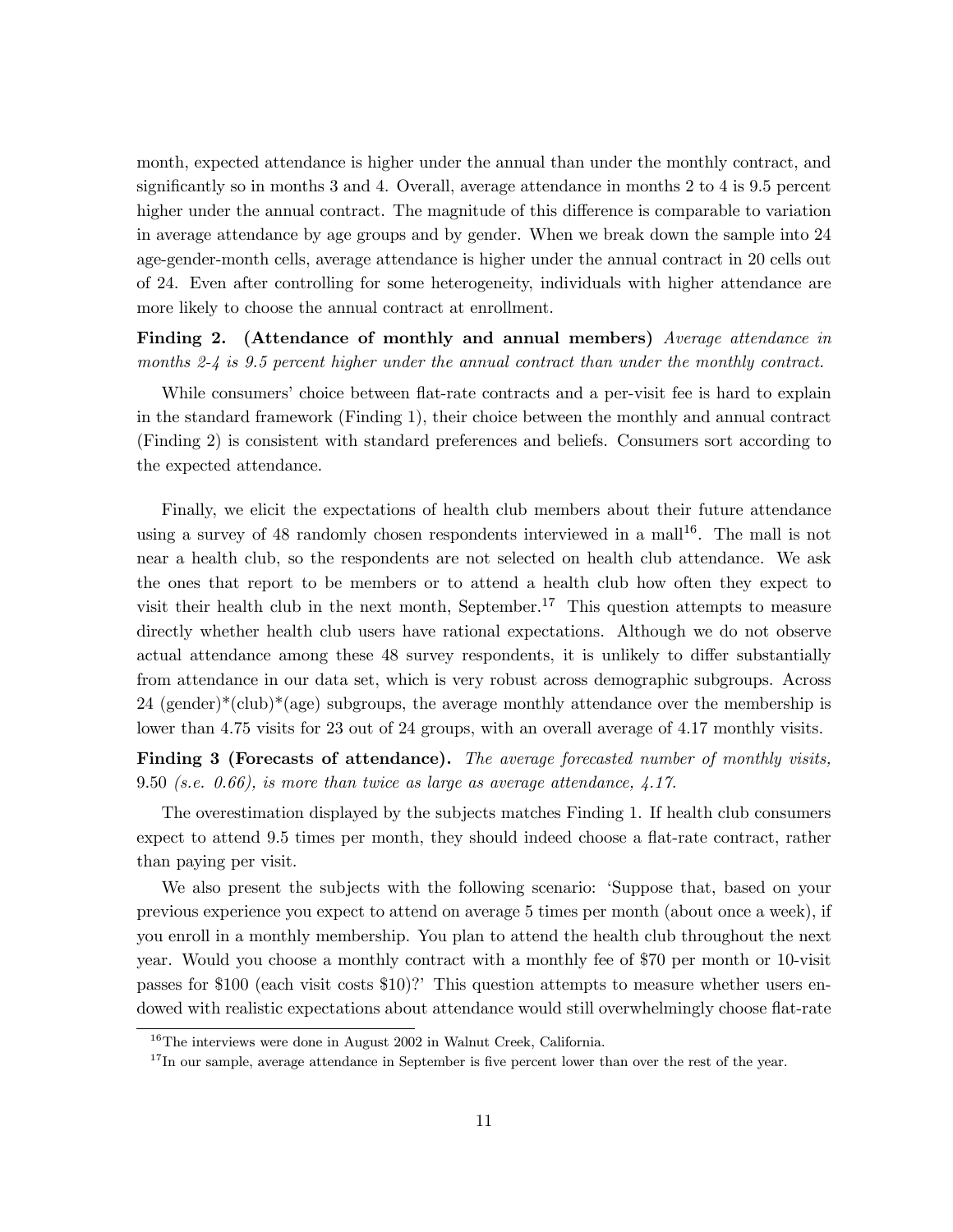contracts. In the hypothetical scenario, 18 consumers out of 48 prefer the monthly contract, and 30 prefer the 10-visit pass. With realistic expectations about attendance, therefore, the majority of people prefers to pay per visit.

These findings suggest that health club members have unrealistic expectations about their future attendance. However, one should take responses to hypothetical questions with caution, particularly because the survey sample differs from the health club sample.

## 4 Contract choice over time

#### 4.1 Predictions of the standard model

In the previous Section, we have analyzed consumers' initial choice of membership contract. In this Section, we compare the renewal decisions of monthly and annual members. We take advantage of two differences in the renewal procedure between the two flat-rate contracts. First, the renewal default differs. The monthly contract is automatically renewed and requires a (small) effort–sending a letter or cancelling in person–in order to discontinue the membership. The annual contract automatically expires after 12 months, and cancellation requires no effort. Second, members with a monthly contract can cancel at any month, while members with an annual contract are committed for a year. We evaluate the impact of these differences on cancellation lag, survival probabilities, and average attendance over time in a simple setup with standard preferences and beliefs. (Details are in DellaVigna and Malmendier, 2002).

Calibration. We illustrate the effect of the renewal default on cancellation with the following calibration. Consider two agents with identical preferences and identical effort costs of attendance. One is enrolled in the monthly contract, the other in the annual contract. At the end of the contractual period, each consumer can either renew with a monthly or an annual contract, or switch to the pay-per-visit contract (which is equivalent to dropping out). Denote with s the (possibly negative) daily savings from switching to the pay-per-visit contract, which we assume to be deterministic<sup>18</sup>. The savings s are decreasing in the future health club attendance. For example, a member with a monthly fee of \$70 who expects not to attend any more has  $s = $70/30 = $2.33$ . Denote by  $\delta$  the daily discount factor and by k the one-time effort cost of cancellation.

Under the annual contract, this cost is zero, and the agent drops out if  $\delta s/(1 - \delta) > 0$ , that is, for  $s > 0$ . Under the monthly contract, the cost k is stochastic, with i.i.d. draws each period (day) from the c.d.f.  $F$ . In each period, the agent can switch to payment per visit at the

 $18$ For simplicity, we are neglecting the learning over time about the savings s. In a model with learning, agents may wait to cancel for two reasons. First, as we capture in the calibrations, they may wait for a lower realization of  $k$ . Second, they may wait for a lower realization of  $s$ . Our calibrations show that the predictions are robust to the first option value argument. Adding a second option value regarding s is unlikely to substantially change the predictions.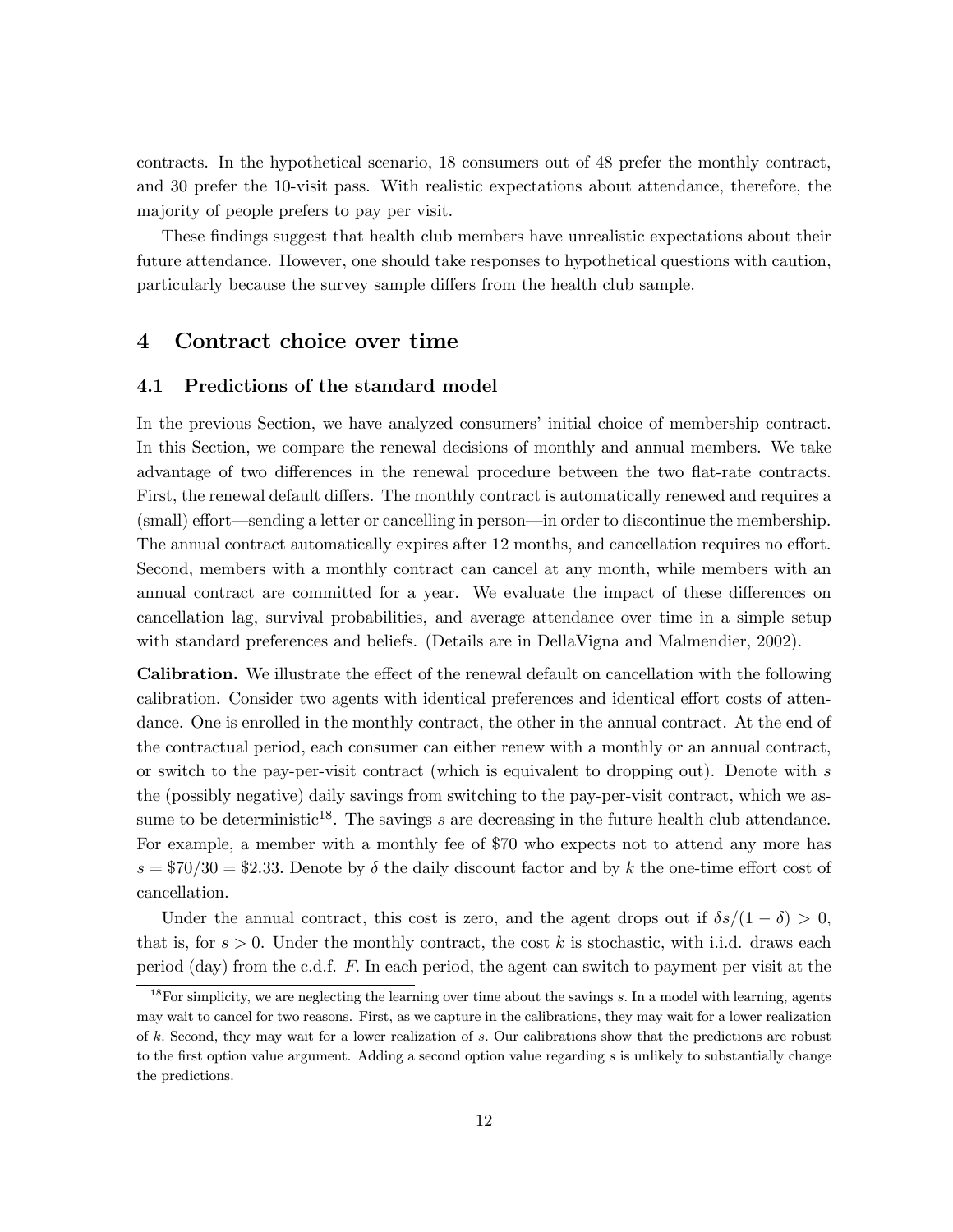realized cost k or postpone switching. The benefit of postponement is the option value of a lower future realization of  $k$ , while the cost is the foregone savings  $s$ . The value function  $V$  solves  $V = E[\max(-k, -\delta s + \delta V)]$ . The solution of the agent's dynamic programming problem is a threshold level  $k^*$ . The agent switches to payment per visit if the realized transaction cost is smaller than  $k^*$ . Without solving for  $k^*$ , we derive an upper bound on the expected number of periods (days) until cancellation,  $E[T] = (1 - F(k^*))/F(k^*)$ , under the assumption  $\delta = 1$ . In Section 4.2 we then compare the predicted  $E[T]$  with an empirical proxy. Denote by  $k_2$  the bottom quintile of the cost distribution, that is,  $k_2 \equiv F^{-1}(0.2)$ , and denote by  $\underline{k}$  the lower bound of the cost distribution. Then  $E[T]$  must be smaller than max  $(4, [k_2 - k]/s)$ . The derivation is as follows. For a cost realization of  $k_{.2}$ , the agents either switch to payment per visit, or not. If they do switch for  $k = k_2$ , the expected delay is at most  $\left(1 - F(k_2)\right) / F(k_2) = 4$  days. If they do not switch for  $k = k_2$ , revealed preferences imply that the benefit of delay—bounded above by  $k_2 - k$ —must be higher than the cost of delay,  $E[T]$  s. This yields the bound.

In order to calibrate the upper bound for the expected delay  $E[T]$ , we make the conservative assumptions  $k_2 = $10$  (corresponding to the value of one hour of time on a calm day) and  $k = 0$ . For these values, an individual who expects not to attend the health club any more  $(s = $70/30 = $2.33)$  delays on average no more than max  $(4, 10/2.33)$ , that is, 4.3 days. An individual who expects to attend four times a month  $(s \approx (70-40)/30 =$  \$1) delays on average no more than 10 days. Under the standard model, therefore, monthly members with low expected attendance switch almost immediately to payment per visit. The switching behavior of monthly members is thus similar to the one of annual members. We summarize a first prediction on contract choice over time.

## Prediction 4. (Cancellation lags under the monthly contact) Low-attenders under the monthly contract delay cancellation for at most a few days.

Survival probability. We now compare the renewal behavior for monthly and annual contracts when both contracts are up for renewal, i.e., after 12 or 24 months. The survival probability  $S_{j,t}$  is the probability that a consumer initially enrolled in contract j (equal to Monthly or Annual) is still enrolled in one of the flat-rate contracts — either monthly or annual – after t months, with  $t = 12, 24$ . For example,  $S_{M,12}$  is the probability that a monthly member has not switched to payment per visit by month 12. Similarly,  $S_{A,12}$  is the probability that an annual member renews with an annual or a monthly contract after 12 months.

Sorting at enrollment (Prediction 2) implies that users who selected into the annual contract are ex-post more likely to be frequent users. These users are more likely to renew — either with a monthly or with an annual membership. This increases  $S_{A,t}$  relative to  $S_{M,t}$ . Cancellation costs for the monthly contract, instead, act to increase  $S_{M,t}$  relative to  $S_{A,t}$ . The calibrations above, however, suggest that in a standard model the effect of cancellation costs is very small. We therefore expect the sorting effect to dominate.

**Prediction 5. (Survival probability)** The survival probability after one and after two years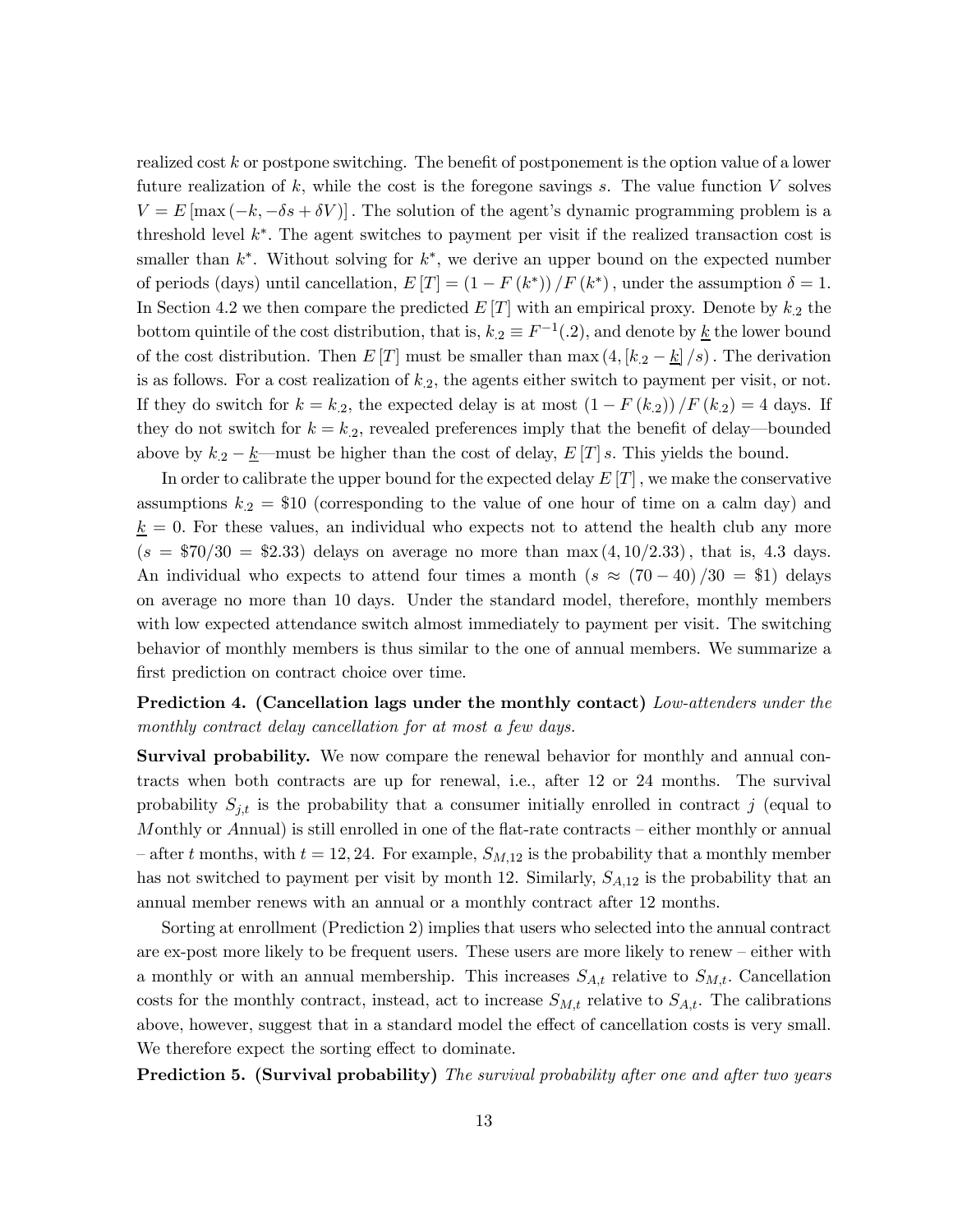is higher for agents who initially chose the annual membership than for agents who initially chose the monthly membership:  $S_{A,t} > S_{M,t}$ , for  $t = 12, 24$ .

Attendance over time. Over time, monthly and annual members learn about their attendance patterns, and therefore about s. Learning induces selective exit of individuals with ex-post low attendance. Define as stayers individuals initially enrolled in a flat-rate contract who do not switch to a pay-per-visit contract after the first year. Attendance of stayers in later periods should be higher than attendance of the initial group, since the low-attenders have switched to paying per visit. In the standard model, this prediction holds in similar form<sup>19</sup> for both the annual and the monthly contract.

Prediction 6. (Expected attendance over time for annual contract) Among users initially enrolled in an annual contract, the expected attendance in the second year among stayers is higher than the expected attendance in the first year for the initial group.

Prediction 7. (Expected attendance over time for monthly contract) Among users initially enrolled in a monthly contract, the expected attendance among stayers should increase from month to month.

#### 4.2 Empirical Analysis

Cancellation lags. To test Prediction 4, we adopt a conservative measure of cancellation delay  $E[T]$  for low-attenders. We measure this lag as the number of full months between the last attendance and contract termination for users with a monthly contract at the time of termination. For example, if an agent attends the last time on March 10 and cancels on April 5, we count the 51 days between last attendance (March 10) and membership termination (April 30) as one full month. This is likely to understate the true cancellation lag for low-attenders on two grounds: (1) the measure does not include months with low, but positive, monthly attendance and (2) members may attend the club one last time in order to cancel after a long period of non-attendance. We restrict the sample to users who paid no initiation fee, to ensure minimal costs of re-joining.<sup>20</sup>

Finding 4. (Cancellation lags under the monthly contract) On average, 2.29 full months elapse between the last attendance and contract termination for monthly members, with associated membership payments of \$185. This lag is at least 4 months for 20 percent of the users.

Even though the transaction costs of cancellation are likely to be lower than \$15 (time cost of sending a cancellation letter or visiting the club), users spend on average \$185 in membership

<sup>&</sup>lt;sup>19</sup>The main difference is that for the annual contract the comparison can be made only across years, since the selective exit is possible only every 12 months.

 $^{20}$ We include users with an unsubsidized membership (monthly fee higher than \$70 or annual fee higher than \$700) who joined the club before the month of April 1998.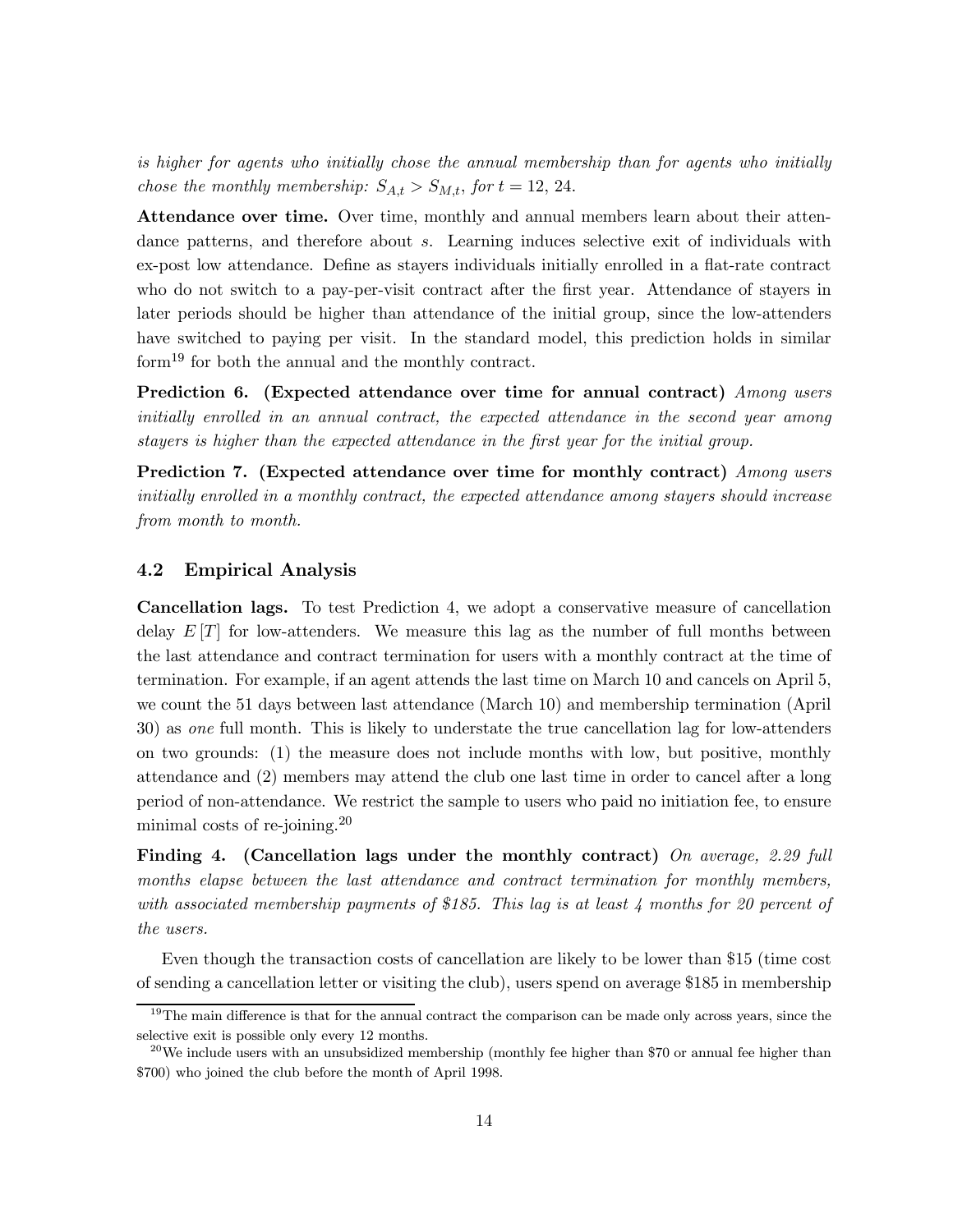fees after their last attendance. This lengthy delay is at odds with the calibrations in Section 4.1, which imply an average delay of at most 5 to 10 days.

**Survival probability.** To test Prediction 5, ideally we would compute the percentage of monthly members and of annual members that are still enrolled one year after the initial enrollment. However, we need to take into account that (1) the first month in a contract is pro-rated, so every annual member is still enrolled in the 13th (calendar) month, and (2) 11.5 percent of annual contracts last one additional month due to promotions. We therefore define the survival probability as the share of members still enrolled in a flat-rate contract at the 15th calendar month. In order to estimate the survival probability, we set survival  $s_i$  to 1 if individual  $i$  is enrolled in the 15th month of active, paid (monthly or annual) membership, and 0 otherwise.<sup>21</sup> We use the following empirical specification to test Prediction 5:

$$
s_i = 1 \text{ if } s_i^* = \alpha + \gamma M_i + BX_i + \varepsilon_i \ge 0,
$$
\n
$$
(2)
$$

where  $\varepsilon_i$  is normally distributed and  $M_i$  is a dummy variably that equals 1 if the first contract for individual i is a monthly contract, and  $0$  otherwise. The vector of controls X includes gender, a quadratic function of age, a dummy for corporate membership, a dummy for student membership, 11 dummies for the month and 4 dummies for the year of enrollment. We use the sample 'First spell' restricted to users who joined the club at least 15 active months before the end of the sample period. We also drop users with missing values of a control variable, as well as spells that are censored before the 15th active month.

The coefficient  $\gamma$  captures the difference in survival probability between users initially enrolled in a monthly contract and users initially enrolled in an annual contract. The coefficients in Table 6 are the marginal change in response to an infinitesimal change in the continuous independent variables, and a discrete change for the independent dummy variables. In the specification without controls (Column 1),  $\hat{\gamma}$  is positive and significant. Enrollment in a monthly contract increases survival by 5.43 percentage points relative to the baseline rate of 39.83 percent survival with the annual contract. The introduction of the controls increases the coefficient  $\hat{\gamma}$  from .0543 to .0719 (Column 2). Controlling for some of the unobserved heterogeneity reduces the downward bias on the coefficient due to the initial sorting (Prediction 2). For example, individuals enrolled with a monthly contract are significantly younger than users with an annual contract (Table 2), and young people are less likely to renew (Column 2 of Table 6). Failing to control for age biases the coefficient  $\hat{\gamma}$  downward.

Finding 5 (Survival probability). The survival probability after 14 months for the monthly contract is 18.1 percent higher than for the annual contract.

It is worth reiterating that "survival" includes renewal with either of the two flat-rate contracts. We can thus rule out that liquidity concerns (i.e. the difficulty of making an annual

 $^{21}$ We exclude from the count of active months in the monthly contract promotional periods, months in which the contract was frozen, and months (up to 3 in a row) in which the agent has temporarily quit the club.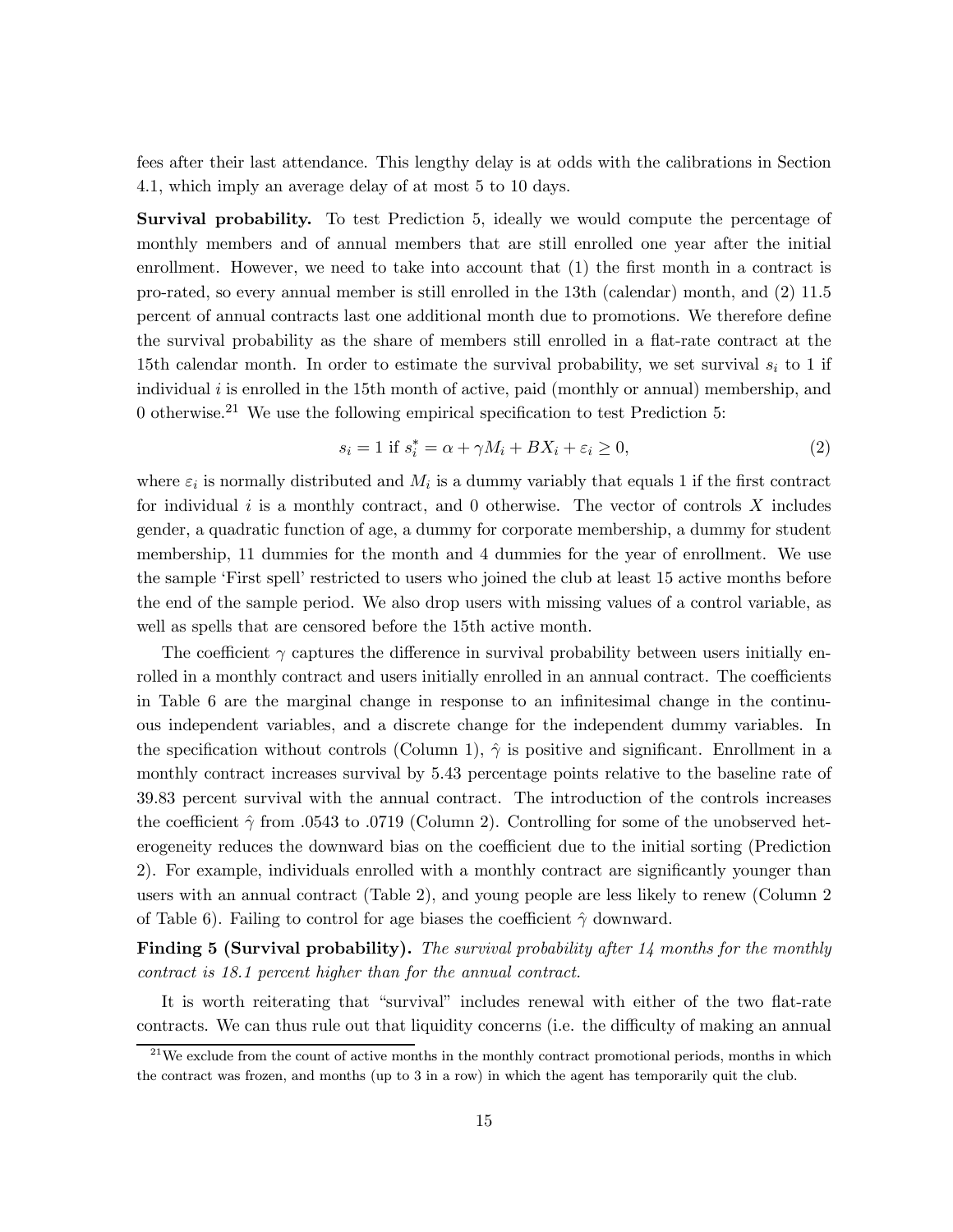payment all at once) and concerns about a second long-term commitment for one year induce annual members to quit.

Robustness. In Columns 3 through 12 of Table 6 we check the robustness of the findings. We measure enrollment at the 16th month after the joining date as an alternative measure of survival. With demographic controls, users initially enrolled in the monthly contract are 5.82 percentage points more likely to be enrolled in the 16th month (Column 4) than users initially enrolled in the annual contract. Alternatively, we measure enrollment at the 27th and 28th month after the joining date (Columns 5 through 8). In the specifications with controls, the estimate of  $\gamma$  is positive, although not significantly different from 0.

We also replicate the results of Columns 1 and 2 of Table 6 for the sample 'First spell and no subsidy' (Columns 9 and 10) and for the larger sample 'First spell' restricted to users who pay at least \$60 per month in the monthly contract or \$600 per year in the annual contract (Columns 11 and 12).<sup>22</sup> In the first, smaller sample the estimated  $\hat{\gamma}$  has a similar magnitude as in the benchmark specification, but the estimates are imprecise. In the second, wider sample, the coefficient  $\hat{\gamma}$  is positive and large (.0925 with controls), as well as precisely estimated. Overall, the results on survival probability are robust to the measure of past attendance, the measure of survival, and the sample.

Attendance over time. Finally, we test Predictions 6 and 7 on the dynamics of average attendance. We first consider spells starting with an annual contract in the sample 'First spell and no subsidy' and lasting at least two years.<sup>23</sup> We display the results in Columns 1 to 3 of the bottom part of Table 7.

Finding 6 (Average attendance over time in annual contract). In the annual contract, average monthly attendance for the initial group in the first year, 4.69, is significantly lower than for stayers in the second year, 6.85.

The difference in attendance between the two groups is large: the baseline group in the first year attends on average 46 percent less than stayers in the second year. Consequently, the price per average attendance in the first year, \$15.15, is significantly higher than in the second year, \$10.77. The results for the larger sample 'First spell' are comparable (Columns 4 to 6 of Table 7).

Figure 2a shows the within-year dynamics of the price per average attendance. The sample at month t is given by users in 'First spell and no subsidy' who have joined with an annual membership and are still enrolled with a flat-rate contract in the t-th month of tenure. Over the first 12 months the price per average attendance increases from 12.5 to 18, as negative shocks accumulate. At renewal (months 13 and 14), the price per attendance is halved.

<sup>&</sup>lt;sup>22</sup>In both cases, we drop individuals who have missing values for a control or who joined the club later than 14 active months before the end of the sample period.

<sup>&</sup>lt;sup>23</sup>The results remain unchanged if we restrict the sample further to users who renew with an annual contract after 12 months.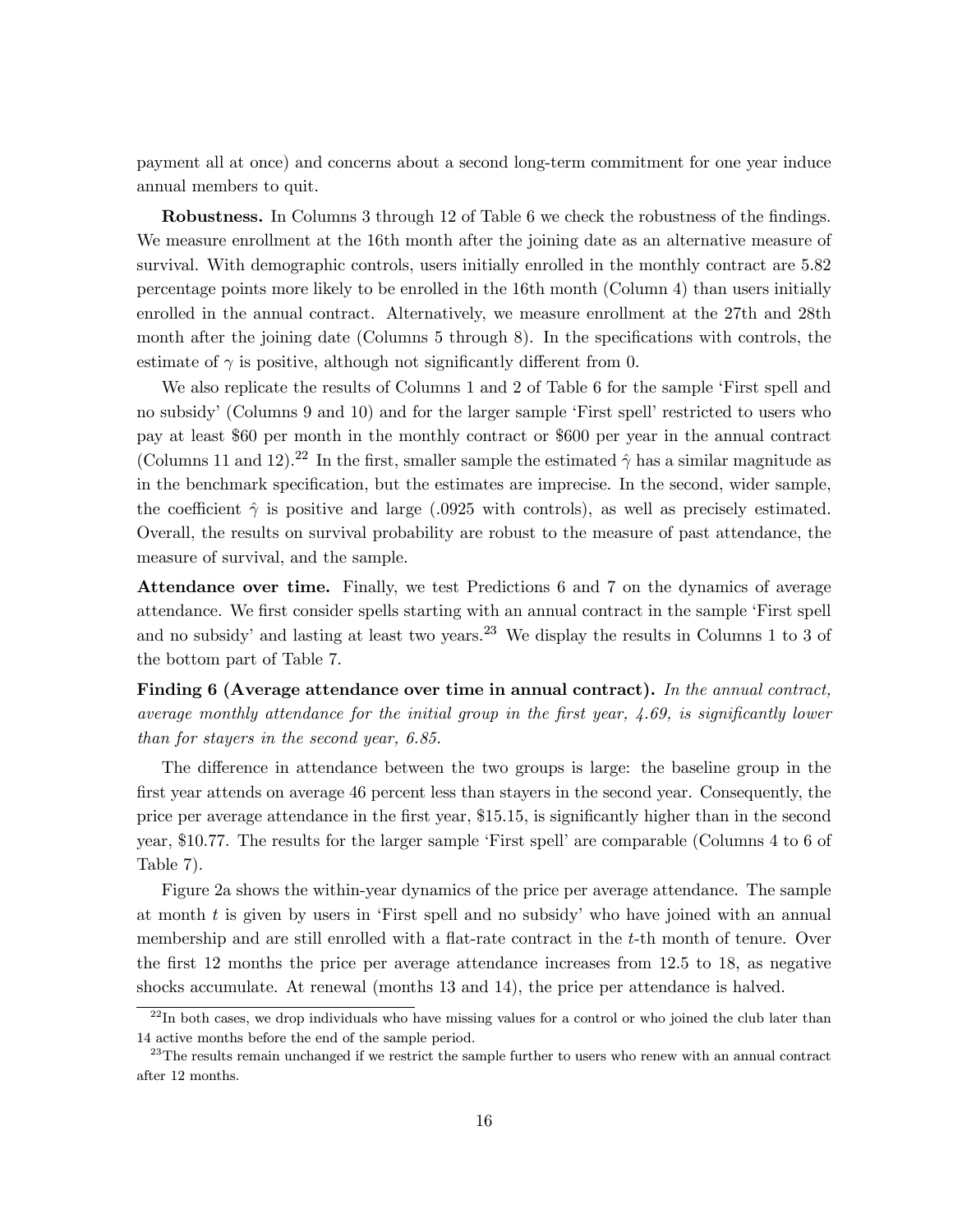For spells starting with a monthly contract, the sample for average attendance at month t is given by the users in 'First spell and no subsidy' who have joined with a monthly membership and are still enrolled with a flat-rate contract in the t-th month of tenure. Columns 1 to 3 of the top part of Table 7 show the results by six-month groups.

Finding 7 (Average attendance over time in monthly contract). Average monthly attendance in the first six months of a monthly contract,  $4.85$ , is 26 percent higher than in the next six months and is significantly higher than in any of the later six-month periods among stayers.

The price per average attendance in the first six months, \$17.13, is significantly lower than in any of the later six-month periods.<sup>24</sup> As Figure 2b shows, the price per average attendance increases over the first 10 months from about \$15 to about \$20, and remains constant thereafter. The results extend to the monthly spells in the sample 'First spell' (Columns 4 to 6).

Summary. Unsubsidized monthly members spends on average \$185 for periods with no attendance before cancellation (Finding 4), despite small transaction costs of cancellation. In addition, after one year, more monthly members are still enrolled in a flat-rate contract than annual members (Finding 5). Surprisingly, members who pay higher fees for the option to cancel each month are more likely to renew past a year. This result does not arise because of sorting but despite sorting (Finding 2). The result is economically and statistically significant and robust across specifications. Finally, average attendance decreases by 26 percent between the first six months and the next six months in the monthly contract (Finding 7), a pattern opposite to the one found for annual contracts (Finding 6).

### 5 Interpretations

We now consider which assumptions about consumer preferences and beliefs can explain the seven empirical findings, summarized in Table 1. Two Findings are consistent with standard economic models. Health clubs members use information on expected future attendance to sort into the monthly and annual contract (Finding 2) and to sort out of the annual contract (Finding 6). The other findings, instead, are hard to reconcile with the standard framework. Consumers pay \$17 per expected attendance under the monthly contract (Finding 1) and appear to overestimate future attendance (Finding 3). In addition, monthly members with low attendance accumulate delays in cancellation (Finding 4), leading to a higher renewal probability after one year relative to the annual contract (Finding 5). Finally, average attendance among survivers decreases over time for the monthly contract (Finding 7). This finding is puzzling since we observe the opposite pattern for the annual contract (Finding 6).

 $24$ The results remain unchanged if we restrict the sample further to users who have had a monthly contract at all times until month t.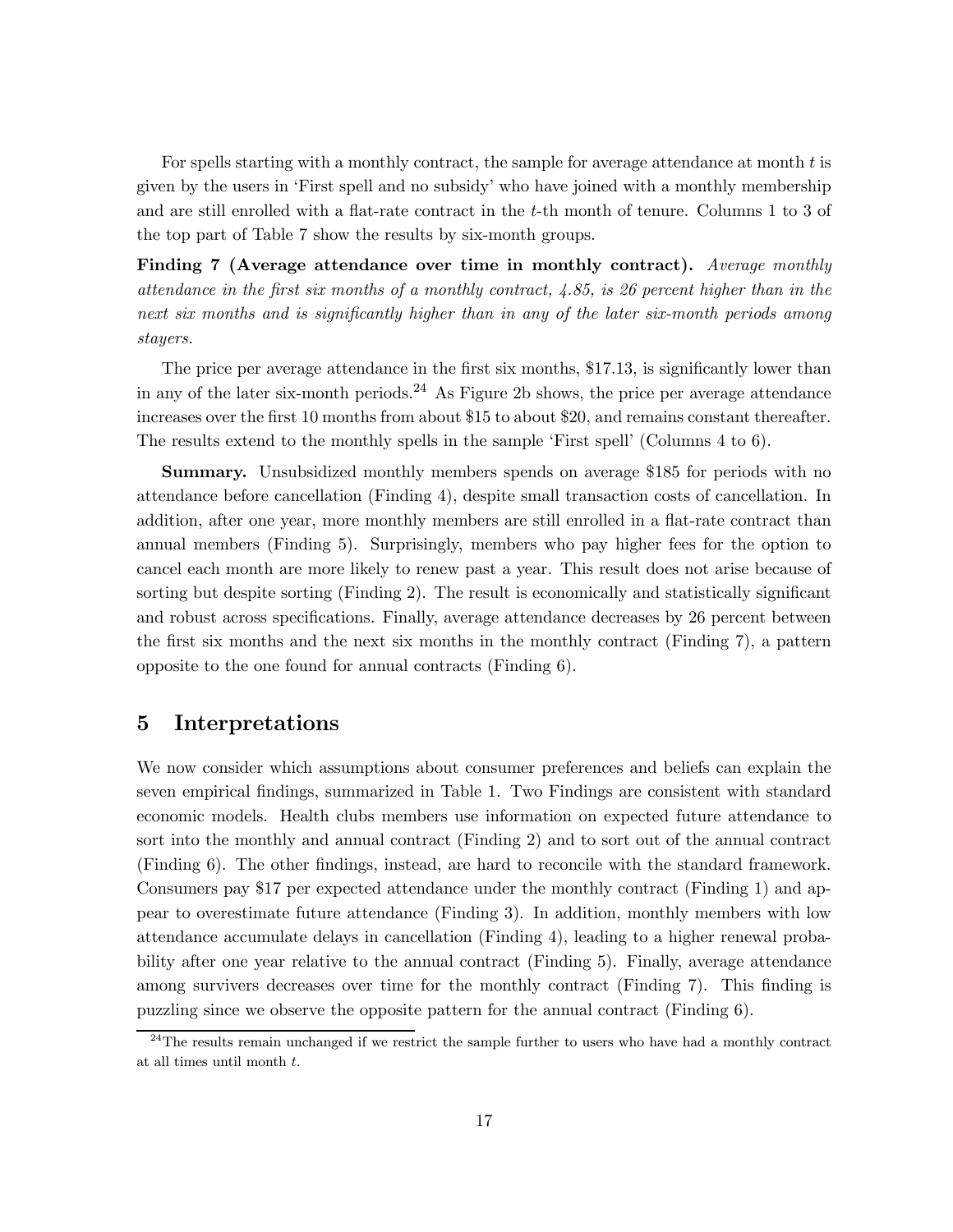We first consider if enriched versions of the standard model (Interpretations 1 and 2) can explain the additional findings. We then discuss non-standard preferences and beliefs (Interpretations 3 to 9) as possible explanations. In the end, we summarize which explanations rationalize all the empirical findings.

1. Risk aversion. Users who are risk averse in income may prefer a flat-rate contract to the pay-per-visit contract (Finding 1) because the former contract minimizes the variance of the payments.<sup>25</sup> Over the small amounts of money required for a monthly contract, however, health club members should be locally risk neutral (Rabin, 2000).

2. Transaction costs. Users may choose a flat-rate contract even though they attend little (Finding 1) if paying per visit entails large transaction costs. For the same reason, they may also postpone the cancellation of a monthly contract (Finding 4). However, the actual transaction costs are small. Users can purchase a ten-visit pass by filling out a simple form, and can then enter the club for ten visits with the same procedure as users with a monthly or annual contract. A transaction-cost-based explanation requires a time cost of over \$70 for the few minutes necessary to fill out the form. A related explanation involves psychological transaction costs, such as distaste for payment per visit (Loewenstein and Prelec, 1998). These costs would also need to be high. Moreover, these explanations do not rationalize the overestimation of future attendance (Finding 3) or the differential renewal behavior for annual and monthly contract (Findings 5, 6, and 7).

3. Membership benefits. Findings 1 and 4 could arise from psychological benefits of the monthly and annual memberships. These contracts may make the member feel "virtuous" or provide the opportunity to impress others. Arguably, these psychological benefit should apply also to 10-visit passes, since in both cases consumers complete an initial registration procedure and receive a card, which can be shown to friends. However, even if consumers treat monthly and annual memberships as special, it is hard to explain the differential renewal patterns for monthly and annual contracts (Findings 5-7). If anything, the annual contract provides more membership utility, given that it signals a stronger commitment. This would imply a higher survival probability for the annual contract, against Finding  $5.^{26}$ 

4. Time-variation in preferences for exercise. If people enroll whenever they are most enthusiastic about exercise, a rational (but slow) updating process with mean reversion can explain the delay in cancellation (Finding 4) and the decrease in attendance among surviving monthly members (Finding 7). Mean reversion, however, explains neither the initial overpay-

<sup>&</sup>lt;sup>25</sup>This result requires a utility function that is additively separable in income and health club net benefits. Under the assumption that the utility function is a concave function of the sum of income and health club net benefits, the predictions are reversed: more risk-averse agents are more likely to choose the pay-per-visit contract.

 $26$ Taste for membership likely implies that high-attendance users switch from the monthly to the annual contract to signal commitment. This switch instead happens for only 1.5 percent of the 7,079 spells initiated with a monthly contract.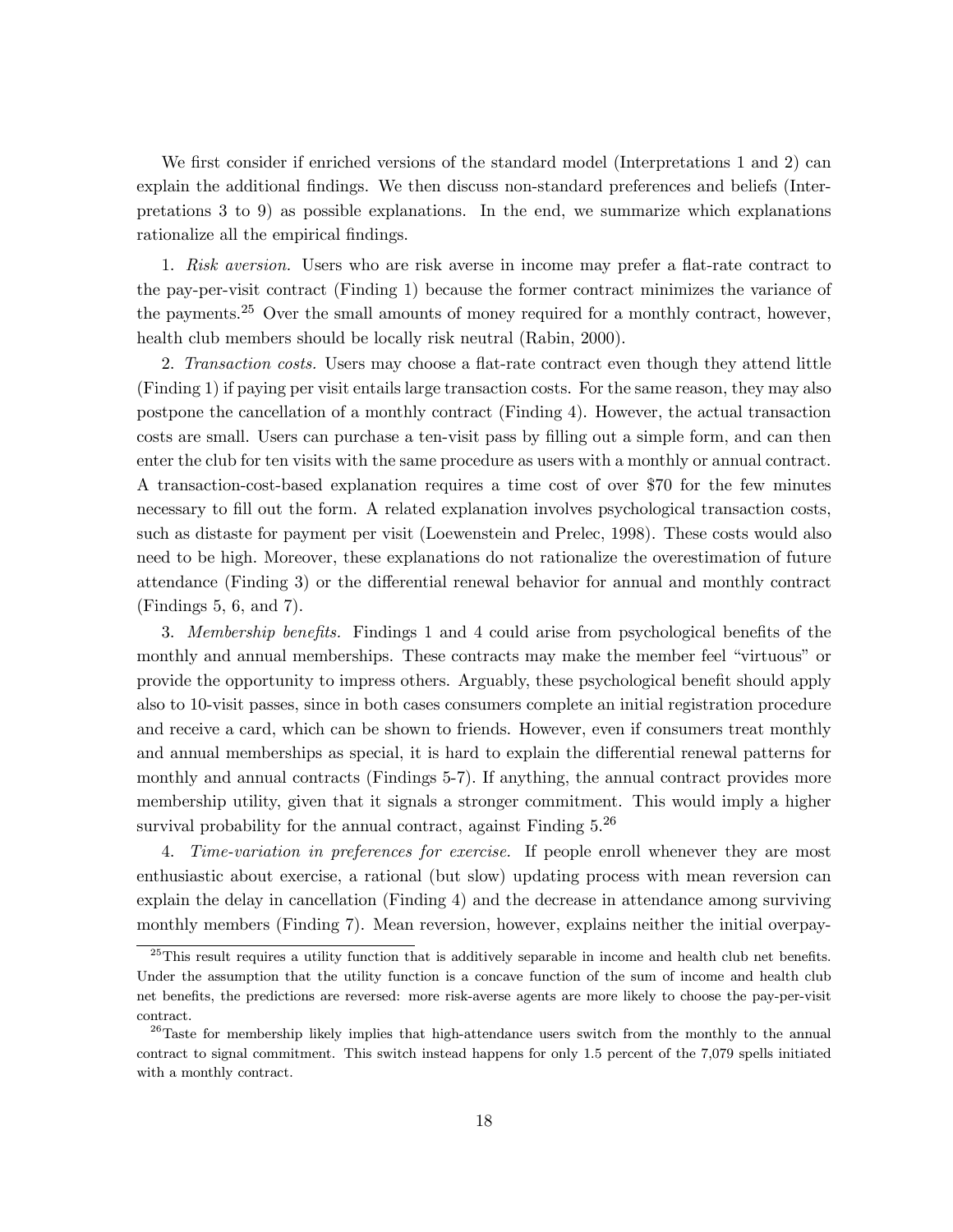ment (Finding 1), nor the difference between renewal patterns of monthly and annual members (Findings 5 and 6).

5. Limited memory. Rational agents with limited memory may fail to cancel their monthly membership promptly after they stop attending (Finding 4) because they forget. Distraction can also explain Findings 6 and 7: non-attenders fail to cancel in time, but they get automatically disenrolled under the annual contract. Rational consumers, however, should anticipate their future limited memory and be wary of the monthly contract. Instead, over 90 percent of customers with flat-rate contracts choose the monthly contract (Table 2). In addition, even if we allow for overestimation of future memory, this interpretation does not explain Findings 1 and 3.

6. Time inconsistency with sophistication. Flat-rate contracts are attractive to sophisticated agents with  $(\beta, \delta)$  preferences (Strotz, 1956; Phelps and Pollak, 1968; Laibson, 1997; O'Donoghue and Rabin, 1999). These agents have, in addition to the usual discount factor δ, a discount factor β < 1 between present and future payoffs. Their discount function is  $1, \beta\delta, \beta\delta^2, \dots$  Given that health club attendance involves immediate costs and delayed benefits, such present-biased agents attend the health club less often than they wish at the time of enrollment. They may purchase a flat-fee membership as a commitment device that increases future attendance (Finding 1).

These agents also delay one-time activities with immediate costs, such as contract cancellation. However, the cancellation delays of these agents are too short to account for Findings 4 through 7, as we show with an extension of the calibrations in Section 4.1. Using the same revealed-preference argument, we obtain a bound on cancellation delay<sup>27</sup> for sophisticates given by  $E[T] \le \max(4, [k_2/\beta - \underline{k}]/s)$ . Under the calibrated magnitudes<sup>28</sup>  $k_2 = $10, \underline{k} = 0$ , and  $\beta = .8$ , non-attenders<sup>29</sup> (s = \$2.33) delay at most 5.33 days on average. Under the same assumptions, low-attenders  $(s = $1)$  delay at most 12.5 days. These bounds do not depend on the assumption  $\delta = 1$ . We solve the dynamic programming problem as a function of  $\beta$ , assuming a discount factor  $\delta = .9995$  (corresponding to a yearly discount factor of .83). We consider the low-attendance case  $(s = $1)$  and assume  $k \sim N(15, 4)$ .<sup>30</sup> The resulting expected cancellation delay E [T] (Figure 3a) is 5 days for  $\beta = .8$  and is less than 15 days even for a  $\beta$ as low as .5. This calibrated delay is substantially smaller than the observed delay of over 60 days. Figure 3b shows the corresponding probability of a delay  $T$  of over 120 days (4 months). This probability is essentially zero for all  $\beta$  above .4, contrary to the empirical finding that 20

<sup>&</sup>lt;sup>27</sup>The uniqueness of the equilibrium level of  $k^*$  can be proved along similar lines of Proposition 1 in Choi et al. (2004).

 $^{28}$ Laibson et al. (2004), Paserman (2004) and Shui and Ausubel (2004) estimate the hyperbolic model on field data and find values of  $\beta$  between .5 and .8.

 $29$ The savings s for sophisticated agents include the benefits of commitment to a higher future attendance under the flat-rate contract (see DellaVigna and Malmendier, 2002).

<sup>&</sup>lt;sup>30</sup>The results are essentially insensitive to any choice of  $\mu \in [10, 30]$  and  $\sigma^2 \in [1, 49]$ .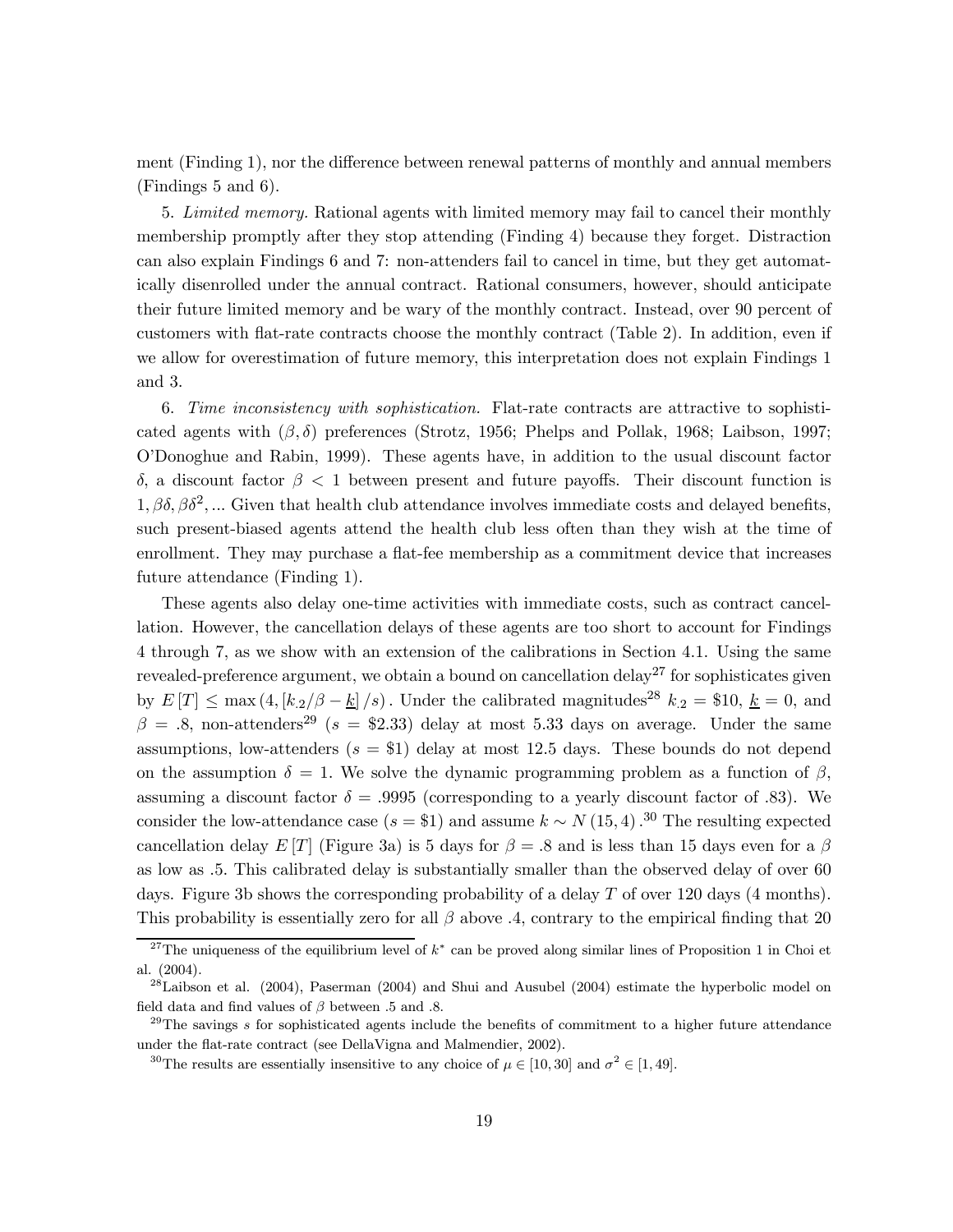percent of users delay for over 4 months. Time inconsistency with sophistication, therefore, cannot generate the delays observed in the data.

7. Time inconsistency with partial naiveté. Agents with  $(\beta, \delta)$ -preferences may be overconfident about their future self-control and expect to have a discount parameter  $\hat{\beta}$ , with  $\beta < \beta \leq 1$  (Akerlof, 1991; O'Donoghue and Rabin, 2001). These (partially) naive agents may pay more than \$10 per expected visit (Finding 1) because they overestimate their future attendance (Finding 3). (This is in addition to the commitment device reason.) We now extend the calibrations in Section 4.1 to show that naive  $(\beta, \delta)$  agents may accumulate substantial delays in the cancellation of an automatically-renewed contract. Figure 3a plots the expected cancellation delay for a naive agent with low attendance  $(s = $1)$ ,  $\delta = .9995$ , and costs  $k \sim N(15, 4)$ . For  $\beta = 0.7$ , the cancellation delay of the naive agent matches the delay of over 60 days observed in the data. Moreover, the same level of  $\beta$  matches also the probability of delays lasting over 120 days (Figure 3b), .2. Differently from time-consistent and time-inconsistent sophisticated agents, the predicted delay for naive agents matches the empirical estimates. A model of naive  $(\beta, \delta)$  agents, therefore, can explain all the Findings in the paper.<sup>31</sup>

8. Overestimation of net benefits. Users may choose flat-rate contracts (Finding 1) because they overestimate the future benefits of attendance or underestimate the expected future costs. Projection bias (Loewenstein, O'Donoghue, and Rabin, 2002) may reinforce the effect if health club consumers have high attendance expectations at sign-up. This interpretation is consistent with Findings 3 and 4, but it does not explain Findings 5, 6, and 8 on higher survival for the monthly than for the annual contract. In order for overestimation to explain all of the empirical findings, consumers need to have unrealistic expectations about both the costs of attendance and the costs of cancellation. This is the case if consumers overestimate their future efficiency, that is, their ability to perform desirable tasks such as health club attendance and contract switching.

9. Persuasion. Given that users attend on average less than eight times per month, flatrate contracts are on average more profitable for the health clubs than pay-per-visit contracts. Health club employees, therefore, have incentives to persuade consumers to sign flat-rate contracts. They can do this either by not providing (sufficient) information about the pay-per-visit alternative or by urging people to take up the monthly or annual contract. We address the first concern, underprovision of information, by considering the contractual choices of a subgroup that is surely well-informed. In our data, members of a specific HMO can choose between a 20% discount on the flat-rate contracts and a \$6 payment per visit. Members claiming the discount must have obtained the information from the HMO itself, which explicitly lists both options. Nevertheless, the price per expected attendance over months 1 to 6 for HMO members

 $31$ The amount of delay predicted by the naive model is decreasing in the variance of the cost distribution. For  $\sigma$  substantially larger than 4, the calibrations of the naive model do not match the data.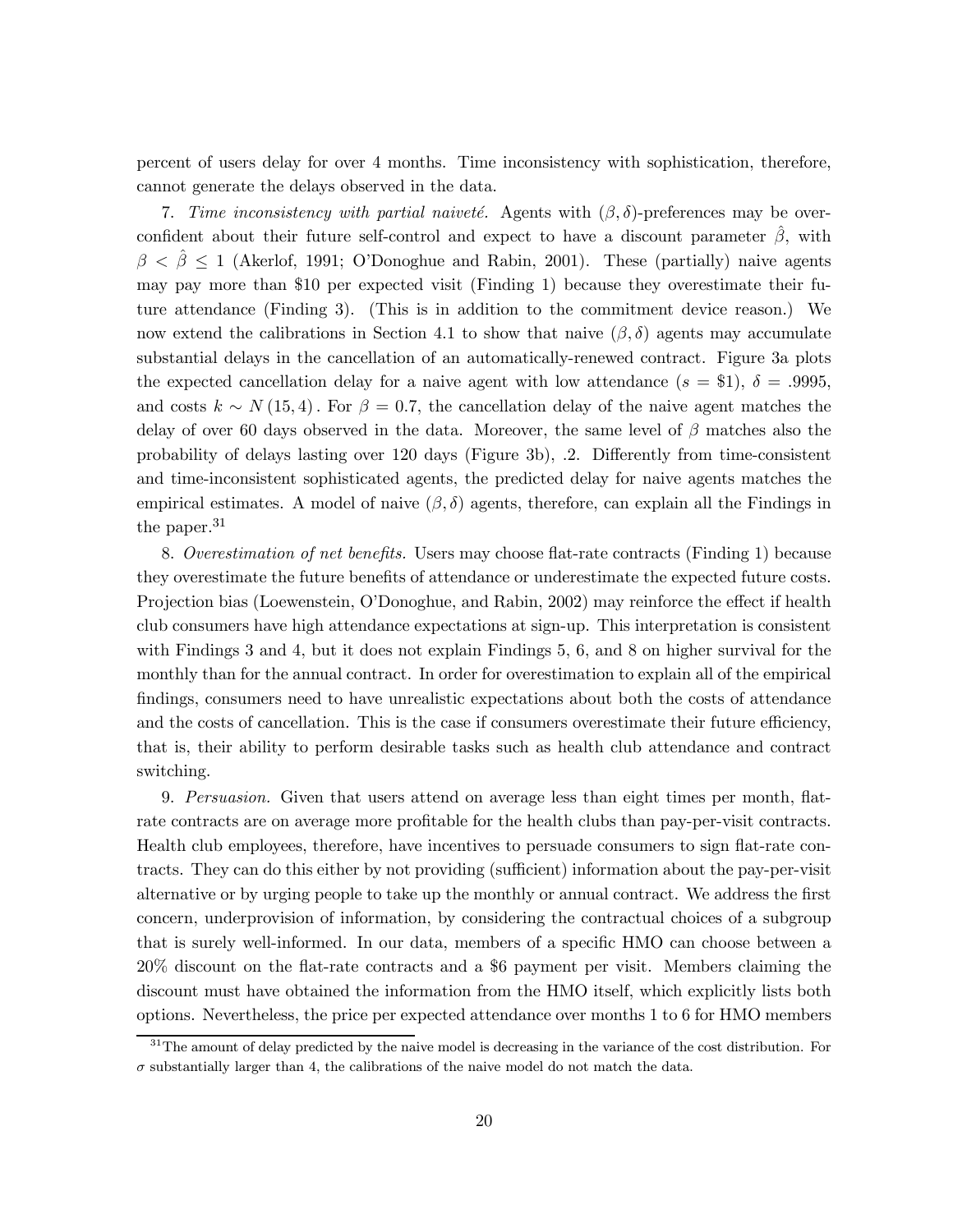enrolling with a monthly contract equals \$10.65 (s.e. 0.25), significantly higher than the \$6 price per visit. Thus, even informed members display the tendency to choose the more costly flat-rate contract.

Alternatively, health club employees may exert pressure on members to choose a flat-rate contract (Finding 1) (Bernheim, 1994). Employee persuasion may explain also the cancellation lag for the monthly contract (Finding 4), even though members can also cancel in writing. Persuasion is unlikely to explain the difference in renewal between montly and annual contract, though: health club employees can exert pressure to renew both on monthly members and on annual members. Persuasion does not explain the survey evidence of overestimation of attendance (Finding 3).

Out of the nine explanations above, the most successful ones, in our view, involve both overestimation of attendance and overestimation of cancellation. Overestimation of future attendance (Finding 3) leads consumers to choose flat-rate contracts (Finding 1). Overestimation of future cancellation leads consumers to delay cancellation in the monthly contract (Finding 4), but not in the annual contract which requires no cost to cancel (Findings 5 through 7). A model with these features is the partially naive  $(\beta, \delta)$  model of O'Donoghue and Rabin (2001), which we calibrate to the data. A model of overestimation of future efficiency makes the same predictions, without reference to self-control. In addition, persuasion by health club employees is a plausible explanation for some of the findings.

Heterogeneity. The leading explanation suggests that one mechanism–overestimation of future self control or of future efficiency– is at the root of all findings. If this is the case, and there is heterogeneity in overestimation, we expect a correlation between the findings. In particular, monthly members that pay a high price per attendance should also be more likely to accumulate a long cancellation lag. This is not necessarily the case if the different findings are driven by different phenomena (such as, for example, risk aversion for Finding 1 and limited memory for Findings 4-7).

We test this prediction for users enrolled in the monthly contract. As a measure of cancellation lags, we use the number of consecutive full months between the last attendance and the expiration (as in Section 4.2). As a measure of price per attendance, we take the ratio of the payments to the health club over the attendance for the period between sign-up and  $n$ months before the last attendance, with n equal to 1, 2, 3 and 4. We limit the time frame in order to avoid a spurious correlation between the price per attendance and months of delay due to low attendance in the final months. Finally, we take the log of 1 plus the measures in order to reduce the skewness of both variables. The correlation between the cancellation lag and the price per attendance is positive and significant, with values between .213  $(n = 1)$  and .204 ( $n = 4$ ). Longer lags n between the two measures do not affect the estimate, suggesting that the correlation is not likely to be spurious.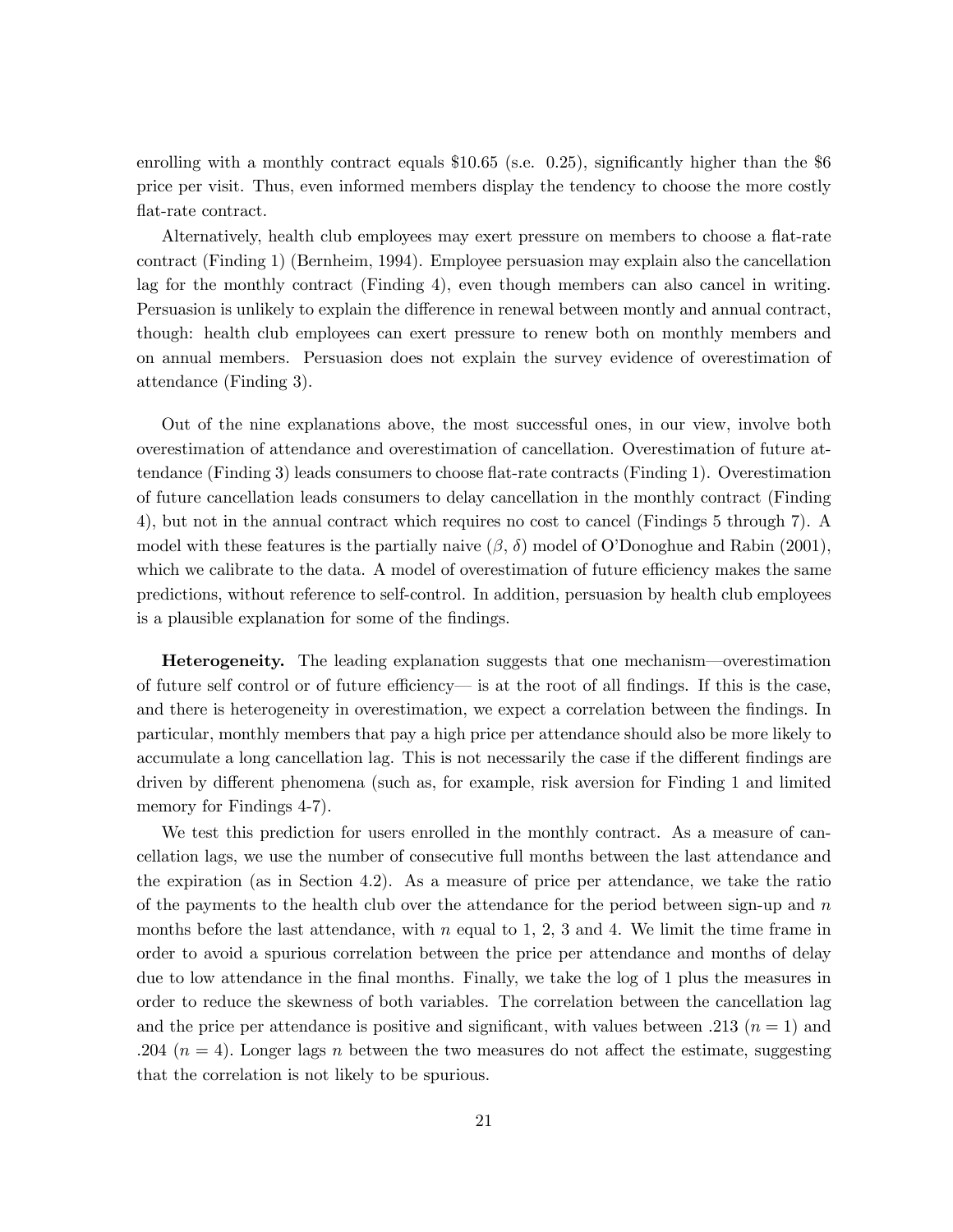Finding 8 (Correlations). Users who pay a high price per attendance in the monthly contract subsequently display a longer gap between last attendance and contract termination.

Similarly, we predict that individuals who accumulate a long delay in cancellation should be less likely to freeze a contract if they face a temporary period of non-attendance. We find a highly significant negative correlation of  $-.1035$  between a freezing proxy<sup>32</sup> and the cancellation delay. These results are consistent with the idea that a unique explanation– such as overestimation of efficiency or self-control–drives both the results on the high price per attendance for flat-rate memberships (Section 3.2) and the results on renewal behavior (Section 4.2).

## 6 Conclusion

How do consumers choose from a menu of contracts? In this paper we consider contract choice in health clubs. Using a new panel data set from three US health clubs, we find that members who choose a contract with a flat monthly fee of over \$70 attend on average 4.8 times per month. They pay a price per expected visit of more than \$17, even though they could pay \$10 per visit using a 10—visit pass. On average, these users forego savings of \$700 during their membership. We also find that consumers who choose the monthly, automatically renewed contract are 18 percent more likely to stay enrolled beyond one year than users committing for a year. This is surprising because monthly members pay higher fees for the option to cancel each month. We present additional evidence, including results on cancellation delays and estimates of attendance expectations from a survey. These results are difficult to reconcile with a standard model. We present a number of explanations for the findings. The leading explanations involve overestimation of future efficiency or future self-control.

The analysis of consumer behavior is a first step. Rational, profit-maximizing health clubs can observe the features of consumer behavior using data sets like the one analyzed in this paper. In DellaVigna and Malmendier (2004), we characterize the profit-maximizing contract for goods with immediate costs and delayed benefits, such as health club attendance. For consumers that are overconfident about future self-control — one of the leading explanations in this paper — the profit-maximizing contract involves below marginal cost pricing of attendance and automatic renewal with a transaction cost of cancellation. The typical contract of health clubs in the Boston area indeed has these features. The evidence on contractual design is consistent with the findings on consumer behavior.

 $32$ The raw measure of freezing is a dummy variable which equals 1 if the individual ever froze before the last attendance. To correct for periods of non-attendance, we run a probit of this dummy on the longest consecutive number of months with no attendance before the last attendance, and the number of periods longer than 2 months with no attendance. The residual of this regression is the final measure of freezing.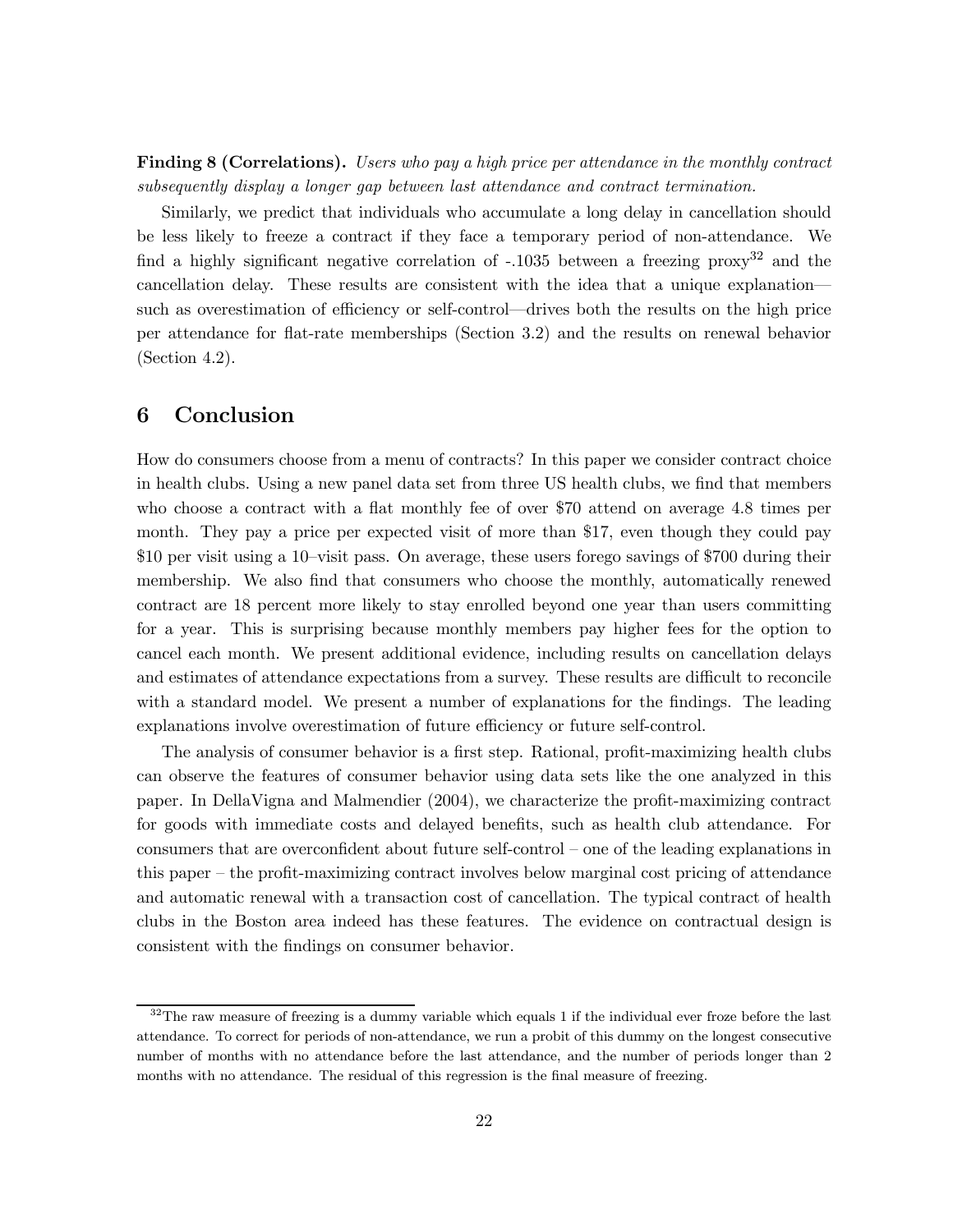## 7 Data Appendix

The data on consumer behavior come from the attendance panel and the billing records. A 7-digit identification number allows us to link multiple spells of the same individual.

Attendance panel. Each time a user with a flat-rate contract exercises, a staff member swipes the electronic card of the user, and therefore creates an attendance record. An observation of the attendance panel consists of the individual id, the date of the visit, basic demographic information (birthday, gender), a code for short-term memberships, the enrollment and the expiration date (for members that terminated the membership). All information other than the date of visit is constant across the observations for a given individual.

Billing records. The health clubs keep an official record of the customer payments. The billing data provide detailed and accurate information about the category of users–retail (the default), student, family, corporate–as well as the type of transaction. Each line of the billing panel consists of the individual id, the date of the contractual transaction, the 4-digit code that identifies the transaction, and the price paid (if any). For example, line "1234567  $1/1/98$ R564 55" indicates that user 1234567 paid an out-of-pocket monthly fee of \$55 on January 1, 1998. This monthly fee applies to employees of the company linked to code R564. For the monthly contract, typical transactions are the payment of the initiation fee, the monthly fee, and items such as an overnight locker or a personal trainer. Other codes involve monthly freezes of memberships, bounced payments, and termination of a membership for delinquency in the payments. For the annual contract, typical transactions are the payment of the initiation fee and of the annual fee.

We use the price stated in the records as a measure of the monetary payments to the clubs. We could alternatively use the 4-digit code and a conversion table (based on the prices as of August 2000) to recover an imputed price. The correlation between the two measures of price is .9668. None of the results changes if we use the imputed price instead of the actual price.

Monthly panel. We merge the attendance and the billing panel into a unique data set, and we then transform the data into a balanced panel with monthly observations. Each observation consists of a variable defining the membership (not enrolled/enrolled in a monthly contract/enrolled in an annual contract/in a freeze), the number of attendances in the month, and the price paid for the month. For an annual contract, the monthly price is 1/12th of the original price. We pro-rate the fees in the first month of monthly and annual contracts that start in the middle of a month. We also pro-rate the fees in the final month of an annual contract. Monthly contracts always terminate on the last day of the month, so no pro-rating is needed for the last month.

**Enrollment spells.** We define an *enrollment spell* as the time period of continuous monthly and/or annual membership, including possible freezes of the membership. If no more than one full calendar month of non-enrollment separates two contracts of an individual, we still include them in one spell. For example, this is the case if an annual contract expiring on  $1/15/98$  is renewed on 3/17/98. The missing monthly payment may be due to an (unrecorded) one-month promotional offer, a delay in payment, or missing data for a monthly payment.

We consider an enrollment spell *censored* if it is either ongoing at the end of the panel or if it is followed by a short-term contract or a promotional membership. Else the spell is completed. Short-term contracts are one-month, two-month, three-month, and four-month memberships with automatic expiration. These are uncommon contracts designed for summer users. We identify promotional contracts as a sequence of months with no contract and attendance in at least half of the months. We assume that in these periods health club members are using a free temporary membership, which the clubs grant in various promotional or charitable initiatives.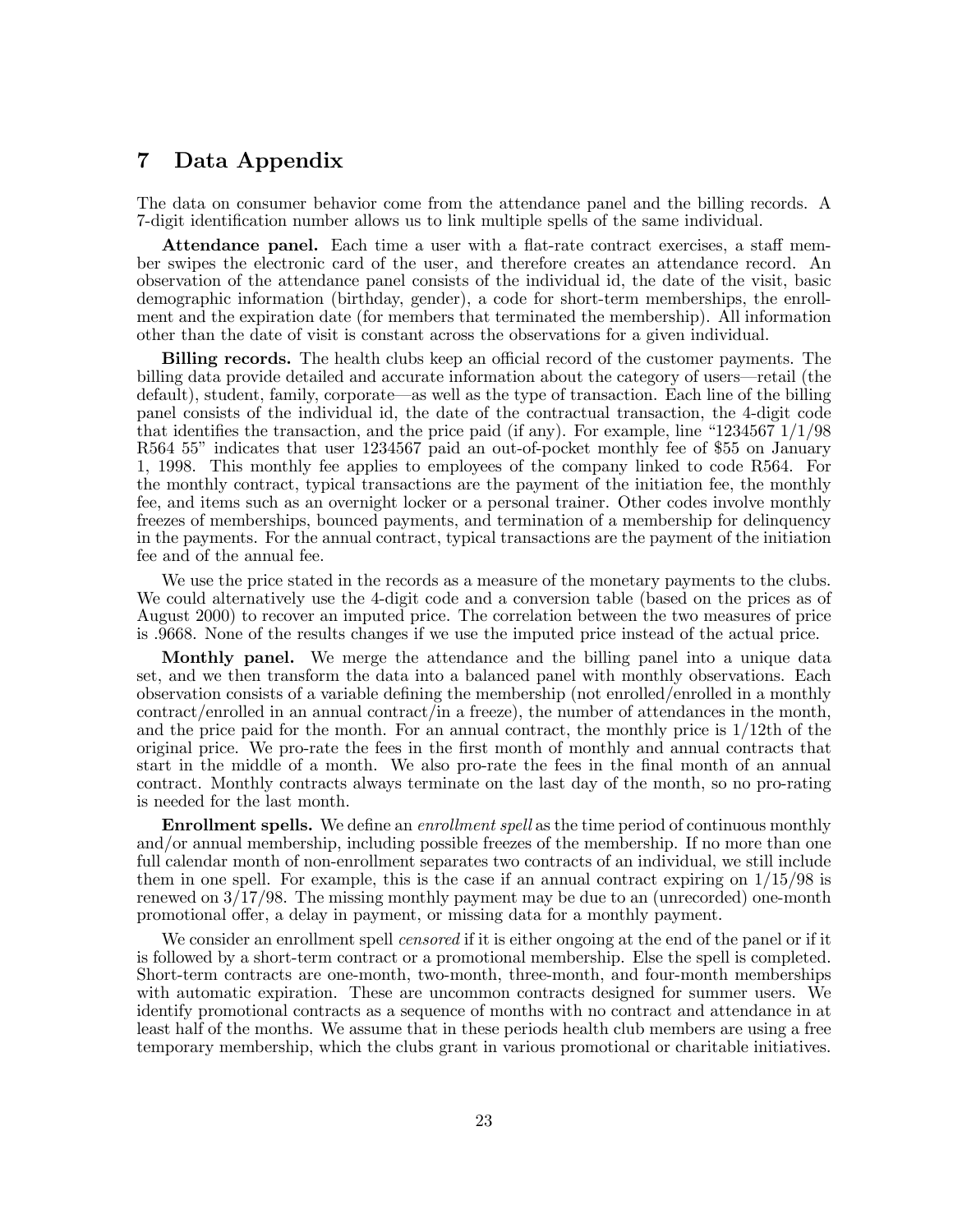## References

- [1] Akerlof, George A. "Procrastination and Obedience," American Economic Review, May 1991, 81(2), pp. 1—19.
- [2] Bernheim, Douglas. "A Theory of Conformity," Journal of Political Economy, October 1994, 102(5), pp. 841—877.
- [3] Choi, James J., Laibson, David, Madrian, Bridgette, and Metrick, Andrew. "Optimal Defaults and Active Decisions," mimeographed, December 2004.
- [4] Cutler David M., Glaeser Edward L., and Shapiro, Jesse M. "Why Have Americans Become More Obese?" The Journal of Economic Perspectives, August 2003, 17(3), pp. 93—118.
- [5] DellaVigna, Stefano and Malmendier, Ulrike. "Contract Design and Self-Control: Theory and Evidence," Quarterly Journal of Economics, May 2004, 119, pp. 353—402.
- [6] DellaVigna, Stefano and Malmendier, Ulrike. "Overestimating Self-Control: Evidence from the Health Club Industry," Stanford GSB Research Paper 1880, October 2002.
- [7] Eliaz, Kfir and Spiegler, Ran. "Contracting with Diversely Naive Agents," mimeographed, 2004.
- [8] Fielding, Helen. Bridget Jones' Diary: A Novel. Penguin USA, 1999.
- [9] Fielding, Helen. Bridget Jones: The Edge of Reason. Penguin USA, 2001.
- [10] Gabaix, Xavier and Laibson, David. "Shrouded Attributes, Consumer Myopia, and Information Suppression in Competitive Markets," mimeographed, Harvard University, April 2005.
- [11] Gourville, John T. and Soman, Dilip. "Payment Depreciation: The Behavioral Effect of Temporally Separating Payments from Consumption," Journal of Consumer Research, September 1998, 25(2), pp. 160—174.
- [12] Heidhues, Paul and Koszegi, Botond. "The Impact of Consumer Loss Aversion on Pricing," mimeographed, UC Berkeley, 2004.
- [13] Hendel, Igal and Nevo, Aviv. "Inter-temporal Substitution and Storable Products," Journal of the European Economic Association, April 2004, 2(2), 536-547.
- [14] Laibson, David I. "Golden Eggs and Hyperbolic Discounting," Quarterly Journal of Economics, May 1997, 112 (2), pp. 443—77.
- [15] Laibson, David I., Repetto, Andrea, and Tobacman, Jeremy. "Estimating Discount Functions from Lifecycle Consumption Choices," mimeographed, Harvard University, January 2004.
- [16] Loewenstein, George and Prelec, Drazen. "The Red and the Black: Mental Accounting of Savings and Debt," Marketing Science, 1998, 17, pp. 4—28.
- [17] Loewenstein, George, O'Donoghue, Ted D. and Rabin, Matthew. "Projection Bias in Predicting Future Utility," Quarterly Journal of Economics, July 2002.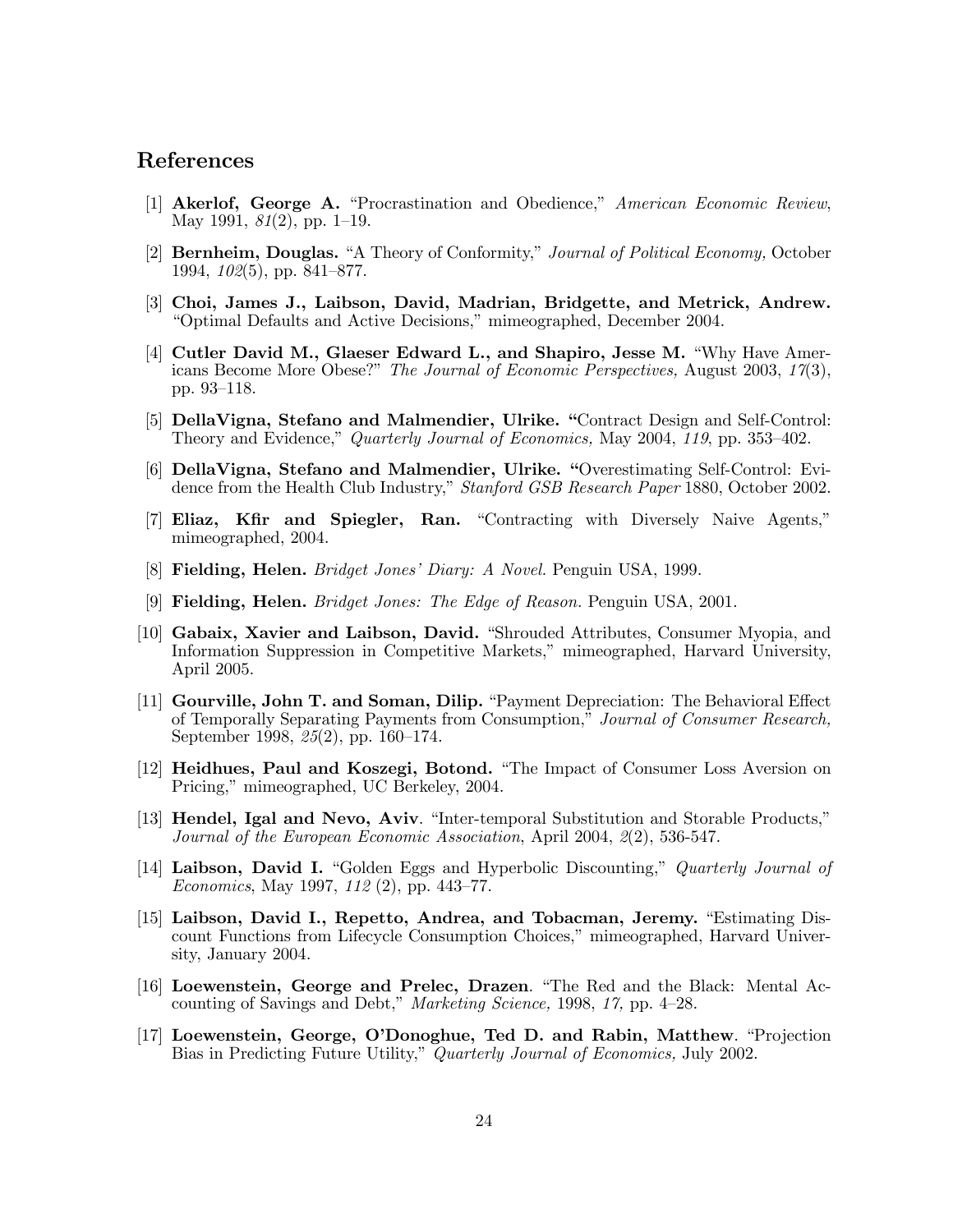- [18] Madrian, Brigitte C. and Shea, Dennis. "The Power of Suggestion: Inertia in 401(k) Participation and Savings Behavior," Quarterly Journal of Economics, November 2001,  $116(4)$ , pp. 1149–1187.
- [19] Miravete, Eugenio J. "Choosing the Wrong Calling Plan? Ignorance and Learning," American Economics Review, March 2003, 93, pp. 297—310.
- [20] Miravete, Eugenio J. and Roeller, Lars-Hendrik. "Competitive Non-Linear Pricing in Duopoly Equilibrium: The Early US Cellular Telephone Industry," CEPR Discussion Paper 4069, September 2003.
- $[21]$  O'Donoghue, Ted D. and Rabin, Matthew. " Doing It Now or Later," American Economics Review, March 1999, 89(1), pp. 103—124.
- [22] \_\_\_\_. "Choice and Procrastination," *Quarterly Journal of Economics*, February 2001,  $116(1)$ , pp. 121–160.
- [23] **Pagan, Adrian and Ullah, Aman.** Nonparametric Econometrics. Cambridge University Press: Cambridge, 1999.
- [24] Paserman, M. Daniele. "Job Search and Hyperbolic Discounting: Structural Estimation and Policy Evaluation," mimeographed, Hebrew University of Jerusalem, August 2001.
- [25] Phelps, Edmund S. and Pollak R.A. "On Second-Best National Saving and Game-Equilibrium Growth," Review of Economic Studies, April 1968, 35(2), pp. 85—199.
- [26] Rabin, Matthew. "Risk Aversion and Expected-Utility Theory: A Calibration Theorem," Econometrica, September 2000, 68(5), pp. 1281-1292.
- [27] Shui, Haiyan and Ausubel, Lawrence M. "Time Inconsistency in the Credit Card Market," mimeographed, University of Maryland, May 2004.
- [28] Strotz, Robert H. "Myopia and Inconsistency in Dynamic Utility Maximization," Review of Economic Studies, 1956, 23(3), pp. 165—180.
- [29] Tirole, Jean. The Theory of Industrial Organization. MIT Press: Cambridge, 1988.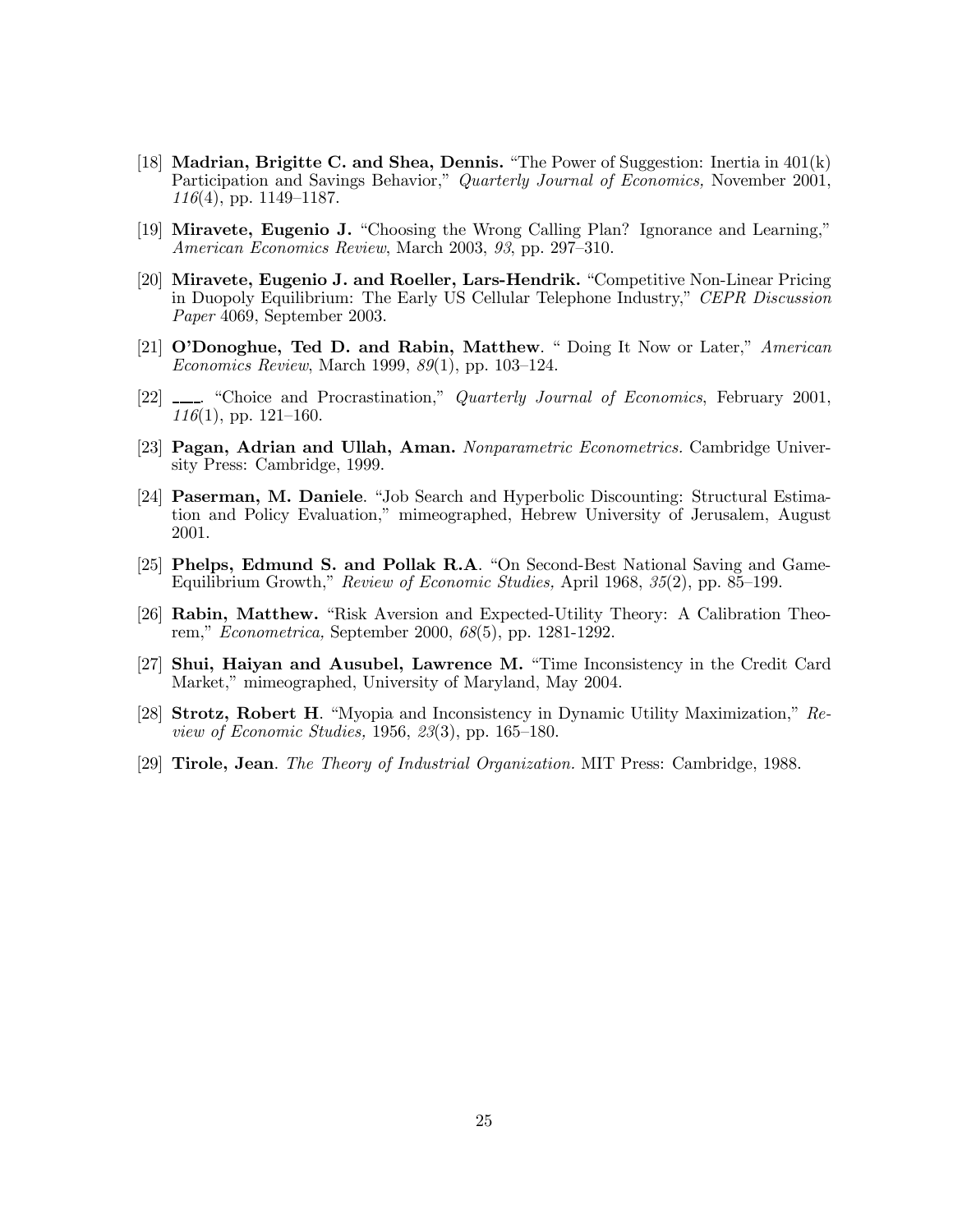**Figure 1. Average attendance and price per average attendance (Kernel regressions)**



**Figure 1a.** Kernel regression of attendance on price (club 1, bandwidth 4).



**Figure 1c.** Kernel regression of attendance on monthly price (club 2, bandwidth 16).



**Figure 1e.** Kernel regression of attendance on price (club 3, bandwidth 16)



**Figure 1b.** Price per average attendance as a function of the monthly price (club 1, bandwidth 4).



**Figure 1d.** Price per average attendance as a function of the monthly price (club 2, bandwidth 16).



Figure 1f. Price per average attendance as a function of the monthly price (club 3, bandwidth 16).

**Notes:** Point estimates and 95 percent confidence intervals plotted. The sample is 'First spell' for individuals initially enrolled with a monthly contract. The individual price variable is the average price over the first six months. The individual attendance variable is the average attendance over the first six months. Figures 1a, 1c, and 1e show a kernel regression of attendance on price using an Epanechnikov kernel. The bandwidth is determined by crossvalidation with a grid search separately for each club. Figures 1b, 1d, and 1f show the ratio of the price and the expected attendance predicted for that price using the kernel regression. Confidence intervals are derived using the Delta method.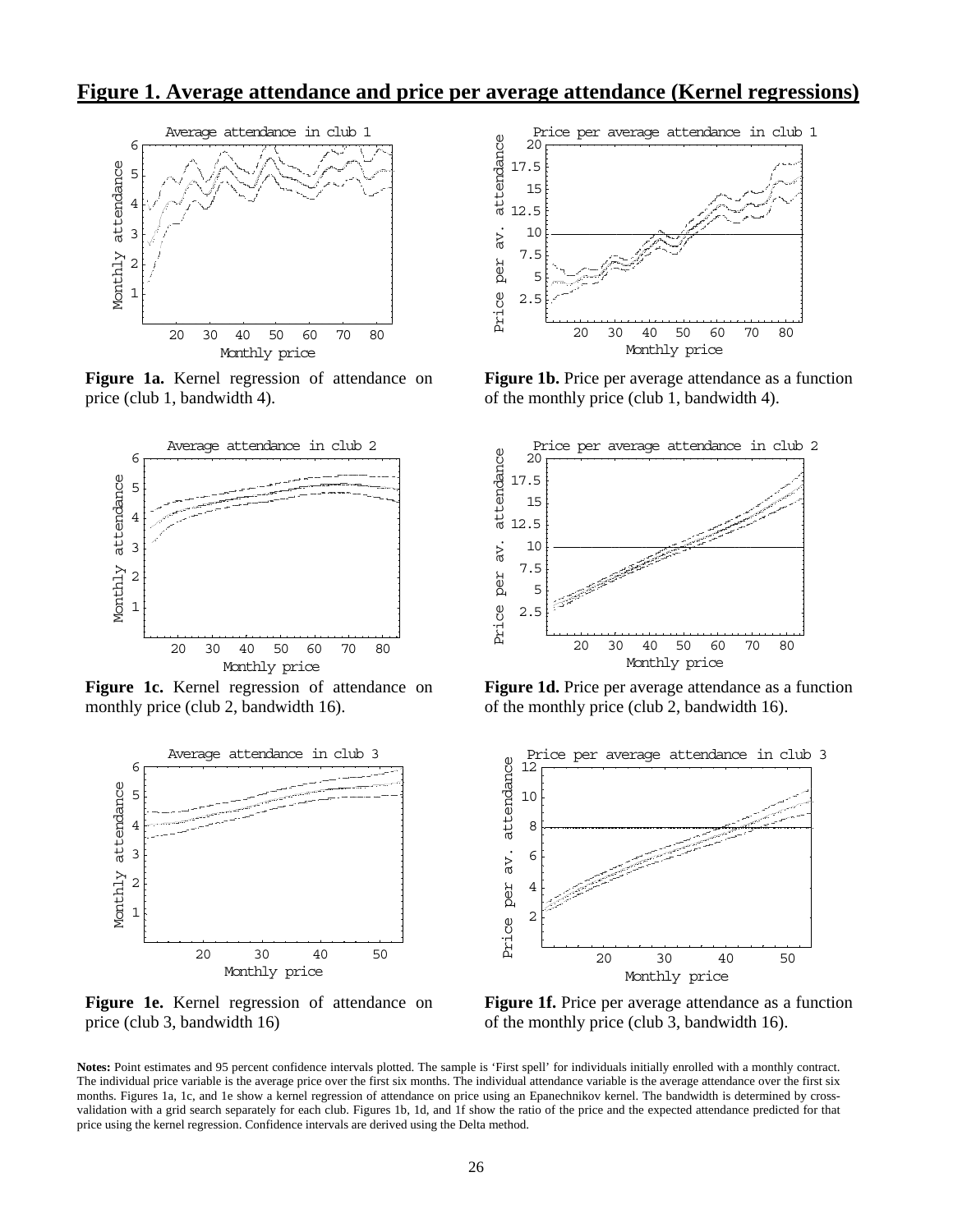## **Figure 2. Price per average attendance over time**



**Figure 2a. Price per average attendance**

### **Figure 2b. Price per average attendance Monthly contracts with monthly fee>=\$70**



**Notes:** Point estimates and 95 percent confidence intervals plotted. Figure 2a plots the ratio of average price and average attendance at month *n* of tenure. The sample is 'First spell and no subsidy, all clubs' for individuals initially enrolled in the annual contract and still enrolled at month *n* of tenure. Figure 2b plots the ratio of average price and average attendance at month *n* of tenure. The sample is 'First spell and no subsidy, all clubs' for individuals initially enrolled in the monthly contract and still enrolled at month *n* of tenure. Standard errors for the ratio of average price and average attendance computed using the bivariate Delta method.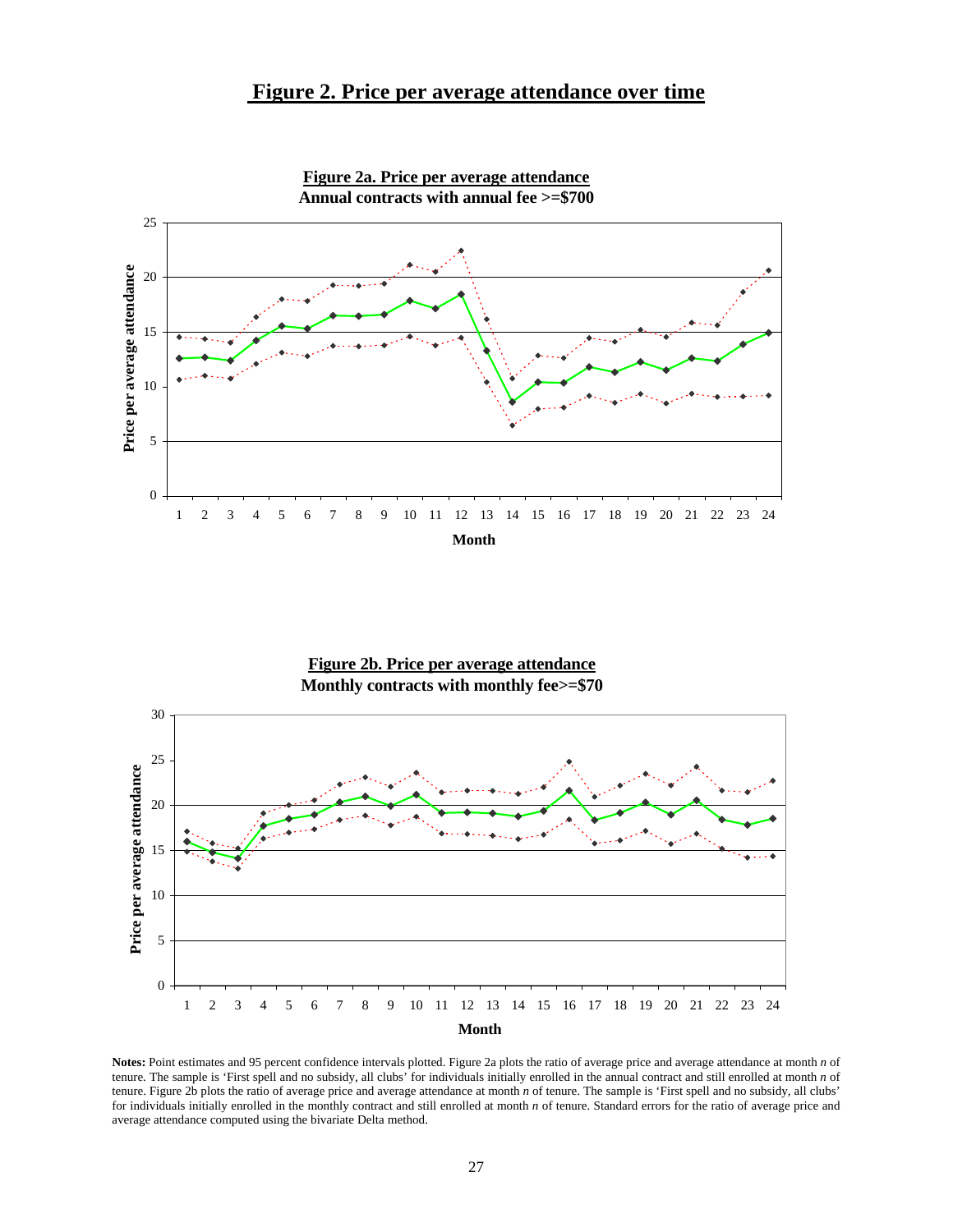## **Figure 3. Calibration of expected delay in cancellation**



**Figure 3a.** Simulated expected number of days before a monthly member switches to payment per visit. Assumptions: Cost *k~N(15,4)*, daily savings *s=1* and daily discount factor delta=.9995. The observed average delay is 2.3 months (70 days) (Finding 4).



**Figure 3b.** Simulated probability that cancellation delays last more than 120 days. Assumptions as in Figure 3a. The observed share of agents with delay over 120 days is 20 percent (Finding 4).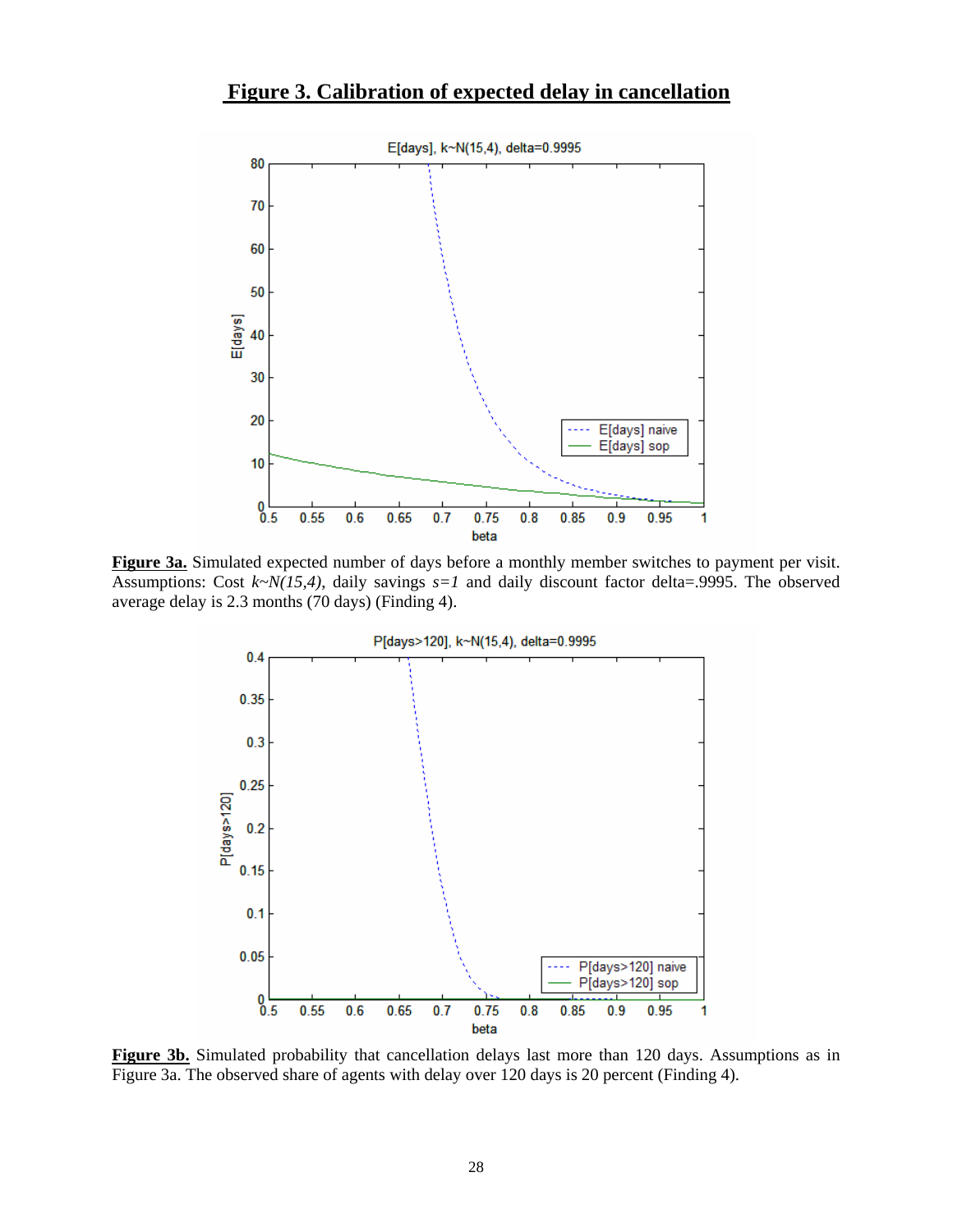|                                                                                                                               | Standard<br>model        | Trans. costs of<br>payment<br>per usage | Membership<br>benefits<br>per usage | Limited<br>memory        | with<br>sophistication   | Time inconsist. Time inconsist. Overestimation<br>with<br>naivete' | of future<br>efficiency                                          | Persuasion               |
|-------------------------------------------------------------------------------------------------------------------------------|--------------------------|-----------------------------------------|-------------------------------------|--------------------------|--------------------------|--------------------------------------------------------------------|------------------------------------------------------------------|--------------------------|
| Finding 1.<br>Price per average attendance = $$17$                                                                            |                          | distaste of pay<br>per usage            | membership<br>benefits              |                          | commitment               | commitment,<br>of attendance                                       | overestimation overestimation<br>of attendance                   | pressure of<br>salesman  |
| Finding 2.                                                                                                                    |                          |                                         |                                     |                          |                          |                                                                    |                                                                  |                          |
| Average attendance in first 4 months<br>higher in annual than monthly contract at enrollment                                  | sorting                  | sorting<br>at enrollment                | sorting<br>at enrollment            | sorting<br>at enrollment | sorting<br>at enrollment | sorting<br>at enrollment                                           | sorting<br>at enrollment                                         | sorting<br>at enrollment |
| Finding 3.<br>Users predict 9.5 monthly visits;<br>actual monthly visits are 4.2                                              |                          |                                         |                                     |                          |                          | of attendance                                                      | overestimation overestimation<br>of attendance                   |                          |
| Finding 4.<br>Interval between last attendance<br>and termination 2.3 full months                                             |                          | distaste of pay<br>per usage            | membership<br>benefits              | forget to<br>cancel      |                          | overestimation overestimation                                      | of cancellation of cancellation                                  | pressure of<br>salesman  |
| Finding 5.<br>Survival probability at 14th month<br>18.1 percent higher for monthly<br>than for annual contract               |                          |                                         |                                     | forget to<br>cancel      |                          |                                                                    | overestimation overestimation<br>of cancellation of cancellation | pressure of<br>salesman  |
| Finding 6.<br>Average attendance 46 percent higher<br>in second year for annual contract                                      | learning,<br>sorting out | learning,<br>sorting out                | learning,<br>sorting out            | learning,<br>sorting out | learning,<br>sorting out | learning,<br>sorting out                                           | learning,<br>sorting out                                         | learning,<br>sorting out |
| Finding 7.<br>Decreasing average attendance<br>over time in monthly contract                                                  |                          |                                         |                                     | forget to<br>cancel      |                          | overestimation overestimation                                      | of cancellation of cancellation                                  | pressure of<br>salesman  |
| Finding 8.<br>Positive correlation of price per<br>average attendance and interval<br>between last attendance and termination |                          |                                         |                                     |                          |                          | heterogeneity<br>in naiveté                                        | heterogeneity<br>in overconf.                                    |                          |

## **Table 1: Empirical Findings and Possible Explanations**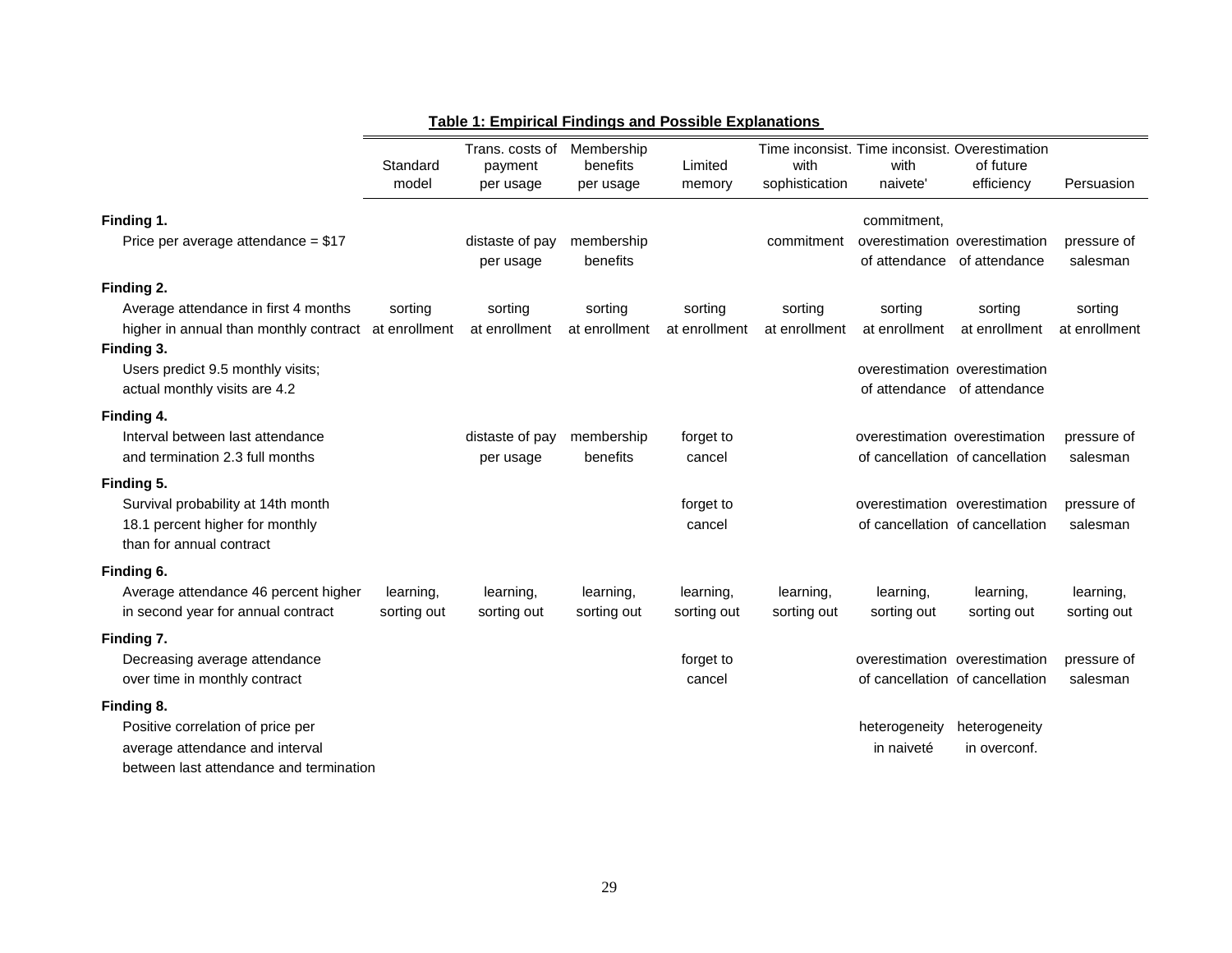|                                  |                                  |                                                    | Sample: First spell                                |                                  | Sample: First spell                 |                                    |                                     | Sample: First spell                |
|----------------------------------|----------------------------------|----------------------------------------------------|----------------------------------------------------|----------------------------------|-------------------------------------|------------------------------------|-------------------------------------|------------------------------------|
|                                  | Club <sub>1</sub>                | Club <sub>2</sub>                                  | Club <sub>3</sub>                                  | All clubs                        | All clubs                           |                                    |                                     | and no subsidy<br>All clubs        |
|                                  | All<br>Contr.<br>(1)             | All<br>Contr.<br>(2)                               | All<br>Contr.<br>(3)                               | All<br>Contr.<br>(4)             | First<br>Contract<br>Monthly<br>(5) | First<br>Contract<br>Annual<br>(6) | First<br>Contract<br>Monthly<br>(7) | First<br>Contract<br>Annual<br>(8) |
| <b>Number of spells</b>          |                                  |                                                    |                                                    |                                  |                                     |                                    |                                     |                                    |
| total<br>completed spells        | 3548<br>2440                     | 2984<br>1850                                       | 1446<br>994                                        | 7978<br>5284                     | 7079<br>4775                        | 899<br>509                         | 912<br>588                          | 208<br>111                         |
| <b>Total Amount in \$</b>        | 569.05<br>(509.94)<br>$N = 3548$ | 548.97<br>(559.85)                                 | 312.24<br>(307.50)<br>$N = 2984$ $N = 1446$        | 515.00<br>(509.07)<br>$N = 7978$ | 501.28<br>(513.41)<br>$N = 7079$    | 622.97<br>(459.66)<br>$N = 899$    | 920.51<br>(713.68)<br>$N = 912$     | 1041.80<br>(543.94)<br>$N = 208$   |
| <b>Initiation fee</b>            | 6.32<br>(26.64)<br>$N = 3548$    | 1.99<br>(12.16)                                    | 2.85<br>(12.88)<br>$N = 2984$ $N = 1446$           | 4.07<br>(20.13)<br>$N = 7978$    | 3.87<br>(19.45)<br>$N = 7079$       | 5.62<br>(24.82)<br>$N = 899$       | 14.46<br>(41.66)<br>$N = 912$       | 17.07<br>(45.15)<br>$N = 208$      |
| Average fee per month            |                                  |                                                    |                                                    |                                  |                                     |                                    |                                     |                                    |
| monthly contract                 | 52.40<br>(18.34)<br>$N = 3185$   | 49.37<br>(18.93)                                   | 31.36<br>(10.91)<br>$N = 2663$ $N = 1314$          | 47.42<br>(19.10)<br>$N = 7162$   | 47.31<br>(19.05)<br>$N = 7079$      | 56.50<br>(20.51)<br>$N = 83$       | 78.52<br>(5.07)<br>$N = 912$        | 74.82<br>(15.33)<br>$N = 22$       |
| annual contract                  | 48.33<br>(18.35)<br>$N = 445$    | 43.76<br>(17.34)<br>$N = 405$                      | 24.15<br>(8.62)<br>$N = 151$                       | 42.83<br>(17.50)<br>$N = 1001$   | 45.94<br>(15.77)<br>$N = 102$       | 42.48<br>(17.66)<br>$N = 899$      | 69.89<br>(4.19)<br>$N = 7$          | 66.26<br>(4.21)<br>$N = 208$       |
| Average attendance per month     |                                  |                                                    |                                                    |                                  |                                     |                                    |                                     |                                    |
| monthly contract                 | 4.06<br>(3.85)                   | 4.02<br>(3.82)                                     | 3.75<br>(3.67)<br>$N = 3185$ $N = 2663$ $N = 1314$ | 3.99<br>(3.81)<br>$N = 7162$     | 3.98<br>(3.81)<br>$N = 7079$        | 4.62<br>(3.79)<br>$N = 83$         | 3.96<br>(3.77)<br>$N = 912$         | 5.45<br>(4.15)<br>$N = 22$         |
| annual contract                  | 4.45<br>(3.90)<br>$N = 445$      | 4.22<br>(4.06)<br>$N = 405$                        | 4.16<br>(3.98)<br>$N = 151$                        | 4.31<br>(3.97)<br>$N = 1001$     | 5.76<br>(4.20)<br>$N = 102$         | 4.15<br>(3.92)<br>$N = 899$        | 6.07<br>(4.04)<br>$N = 7$           | 4.26<br>(3.87)<br>$N = 208$        |
| <b>Contract choice per spell</b> |                                  |                                                    |                                                    |                                  |                                     |                                    |                                     |                                    |
| months with monthly contract     | 9.18<br>(8.42)                   | 8.91<br>(9.14)<br>$N = 3548$ $N = 2984$ $N = 1446$ | 8.86<br>(8.91)                                     | 9.02<br>(8.78)<br>$N = 7978$     | 10.11<br>(8.70)<br>$N = 7079$       | 0.44<br>(2.12)<br>$N = 899$        | 11.70<br>(9.06)<br>$N = 912$        | 0.55<br>(2.35)<br>$N = 208$        |
| months with annual contract      | 1.58<br>(4.75)                   | 1.95<br>(5.79)<br>$N = 3548$ $N = 2984$ $N = 1446$ | 1.41<br>(4.84)                                     | 1.69<br>(5.18)<br>$N = 7978$     | 0.15<br>(1.52)<br>$N = 7079$        | 13.76<br>(7.47)<br>$N = 899$       | 0.08<br>(1.08)<br>$N = 912$         | 15.16<br>(7.97)<br>$N = 208$       |
| freezing                         | 0.28<br>(0.97)                   | 0.30<br>(1.12)<br>$N = 3548$ $N = 2984$ $N = 1446$ | 0.18<br>(0.73)                                     | 0.27<br>(1.00)<br>$N = 7978$     | 0.30<br>(1.05)<br>$N = 7079$        | 0.05<br>(0.37)<br>$N = 899$        | 0.37<br>(1.22)<br>$N = 912$         | 0.04<br>(0.32)<br>$N = 208$        |
| <b>Female</b>                    | 0.44<br>(0.50)<br>$N = 3539$     | 0.49<br>(0.50)                                     | 0.47<br>(0.50)<br>$N = 2984$ $N = 1446$            | 0.46<br>(0.50)<br>$N = 7969$     | 0.48<br>(0.50)<br>$N = 7071$        | 0.34<br>(0.47)<br>$N = 898$        | 0.38<br>(0.49)<br>$N = 912$         | 0.35<br>(0.48)<br>$N = 208$        |
| Age at sign-up                   | 30.71<br>(8.43)<br>$N = 3343$    | 31.54<br>(8.94)                                    | 35.05<br>(9.27)<br>$N = 2855$ $N = 1363$           | 31.81<br>(8.92)<br>$N = 7561$    | 31.52<br>(8.78)<br>$N = 6710$       | 34.04<br>(9.65)<br>$N = 851$       | 33.14<br>(9.70)<br>$N = 855$        | 34.40<br>(10.78)<br>$N = 197$      |
| <b>Corporate member</b>          | 0.43<br>(0.50)<br>$N = 3548$     | 0.61<br>(0.49)<br>$N = 2984$                       | 0.43<br>(0.50)<br>$N = 1446$                       | 0.50<br>(0.50)<br>$N = 7978$     | 0.50<br>(0.50)<br>$N = 7079$        | 0.53<br>(0.50)<br>$N = 899$        | 0.16<br>(0.37)<br>$N = 912$         | 0.16<br>(0.37)<br>$N = 208$        |
| <b>Student</b>                   | 0.05<br>(0.22)                   | 0.00<br>(0.04)<br>$N = 3548$ $N = 2984$ $N = 1446$ | 0.00<br>(0.06)                                     | 0.02<br>(0.15)<br>$N = 7978$     | 0.02<br>(0.15)<br>$N = 7079$        | 0.01<br>(0.12)<br>$N = 899$        | 0.00<br>(0.06)<br>$N = 912$         | 0.00<br>(0.07)<br>$N = 208$        |

### **Table 2: Descriptive Statistics**

**Notes:** Standard deviation in parentheses. An enrollment spell starts whenever an individual enrolls (or re-enrolls) in the club and ends whenever the individual quits or is censored. The sample "First spell" consists of the first enrollment spell. The sample "First spell and no subsidy" restricts the sample "First spell" to those spells in which the average adjusted monthly fee is at least \$70 if the spell starts with a monthly contract and at least \$58 if the spell starts with an annual contract. The spells in column "First Contract Monthly" start with a monthly contract. The spells in column "First Contract Annual" start with an annual contract. "Average price per month" refers to the out-of-pocket fee in the case of corporate users.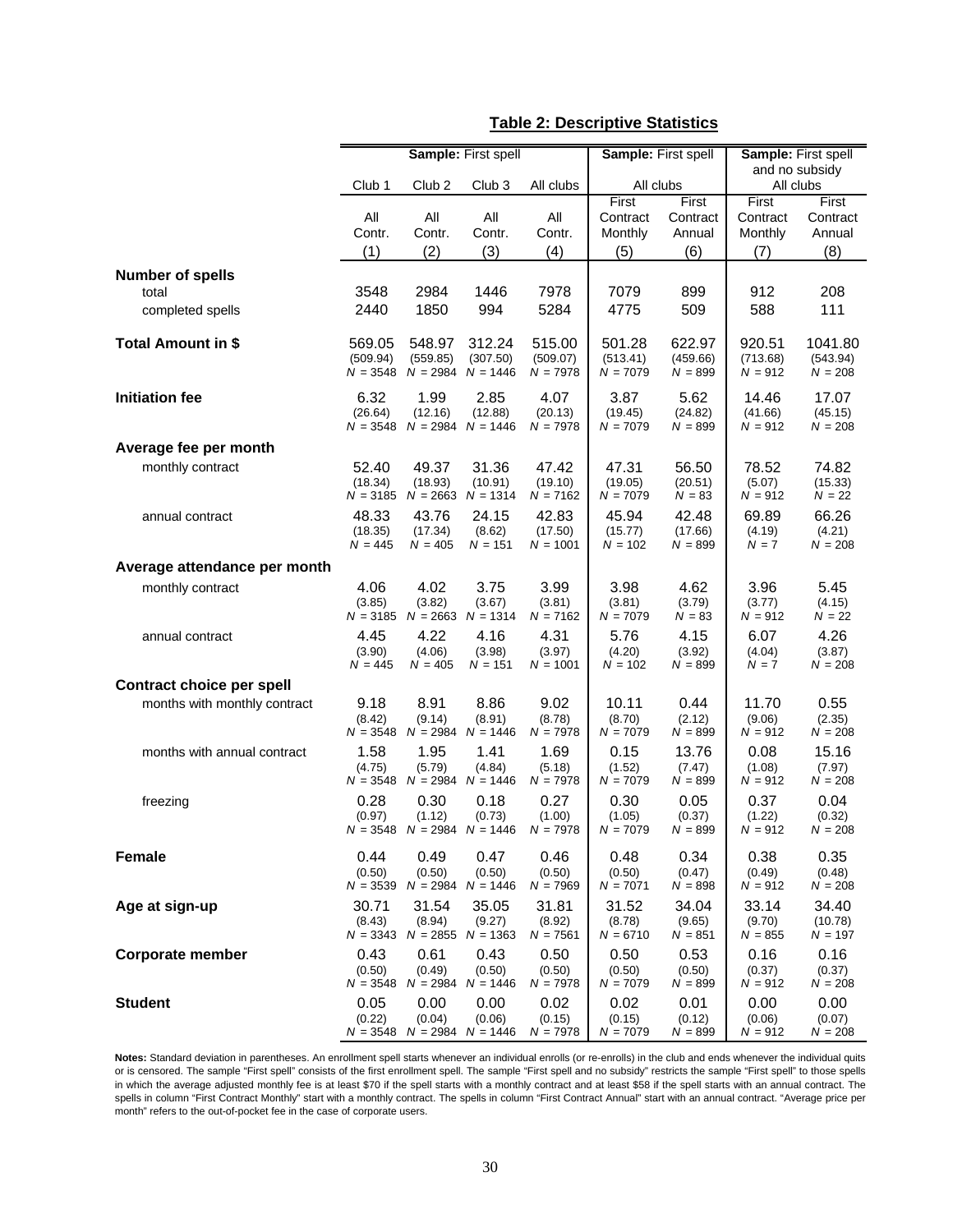|                    |               | Sample: First spell and no subsidy, all clubs    |                        |
|--------------------|---------------|--------------------------------------------------|------------------------|
|                    | Average price | Average attendance                               | Average price          |
|                    | per month     | per month                                        | per average attendance |
|                    | (1)           | (2)                                              | (3)                    |
|                    |               | Users initially enrolled with a monthly contract |                        |
| Month 1            | 55.09         | 3.45                                             | 15.98                  |
|                    | (0.78)        | (0.13)                                           | (0.57)                 |
|                    | $N = 873$     | $N = 873$                                        | $N = 873$              |
| Month <sub>2</sub> | 80.53         | 5.45                                             | 14.78                  |
|                    | (0.44)        | (0.18)                                           | (0.51)                 |
|                    | $N = 797$     | $N = 797$                                        | $N = 797$              |
| Month <sub>3</sub> | 70.02         | 4.97                                             | 14.09                  |
|                    | (1.04)        | (0.18)                                           | (0.57)                 |
|                    | $N = 780$     | $N = 780$                                        | $N = 780$              |
| Month 4            | 81.72         | 4.61                                             | 17.71                  |
|                    | (0.26)        | (0.19)                                           | (0.72)                 |
|                    | $N = 766$     | $N = 766$                                        | $N = 766$              |
| Month <sub>5</sub> | 81.87         | 4.43                                             | 18.50                  |
|                    | (0.25)        | (0.18)                                           | (0.78)                 |
|                    | $N = 701$     | $N = 701$                                        | $N = 701$              |
| Month <sub>6</sub> | 81.88         | 4.32                                             | 18.94                  |
|                    | (0.28)        | (0.19)                                           | (0.82)                 |
|                    | $N = 639$     | $N = 639$                                        | $N = 639$              |
| Months 1 to 6      | 83.00         | 4.85                                             | 17.13                  |
|                    | (0.40)        | (0.14)                                           | (0.52)                 |
|                    | $N = 912$     | $N = 912$                                        | $N = 912$              |

### **Table 3: Price per Average Attendance at Enrollment**

Users initially enrolled with an annual contract, join 14 month before the end of sample period.

| Year 1 | 71.02     | 4.69      | 15.15     |
|--------|-----------|-----------|-----------|
|        | 0.50      | 0.38      | 1.24      |
|        | $N = 145$ | $N = 145$ | $N = 145$ |

**Notes:** Standard errors in parentheses. Standard errors for "Average price per average attendance" measure computed using the bivariate Delta method. The number of observations is denoted by N. An enrollment spell starts whenever an individual enrolls (or re-enrolls) in the club and ends whenever the individual quits or is censored. The sample "First spell" consists of the first enrollment spell. The sample "First spell and no subsidy" restricts the sample "First spell" to those spells in which the average adjusted monthly fee is at least \$70 if the spell starts with a monthly contract and at least \$58 if the spell starts with an annual contract. The sample for the *t* -th month includes spells that are ongoing, not frozen, and not miscoded at month *t* . For the 6-month period, the sample includes spells that are ongoing, not frozen, and not miscoded in at least one month in the period. For the 1-year period in the annual contract, the sample includes only spells that started at least 14 months before the end of the sample period, and that were not prematurely terminated because of medical reasons or relocation.

The "Average price" in period t is the average fee across people enrolled in period t. The "Average attendance" in period t is the average number of visits across people enrolled in period t. The measure in Column (3) is the ratio of the measure in Column (1) and the measure in Column (2).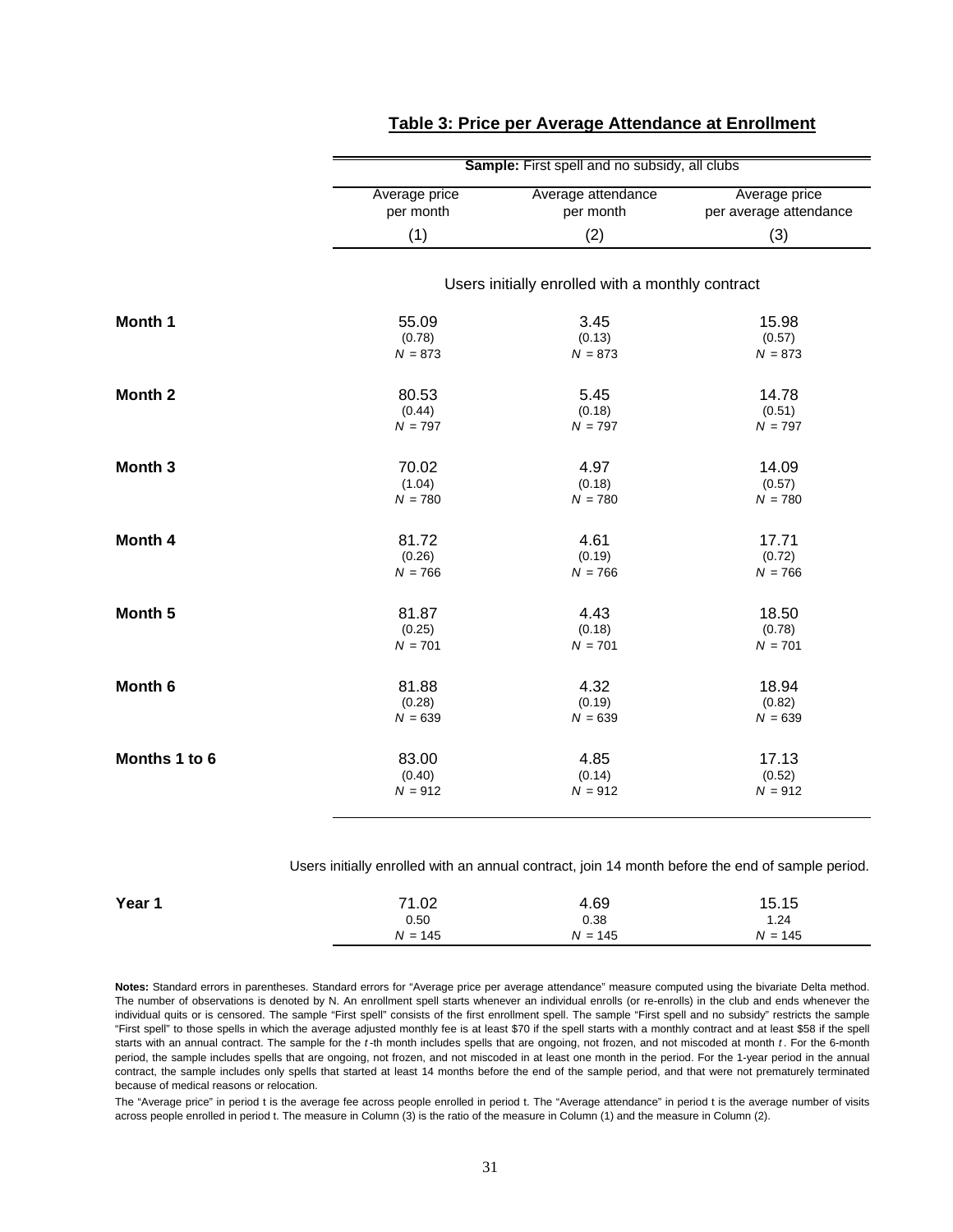|                                 | <b>Sample:</b> First spell and no subsidy, all clubs |                                                               |                                                          |                         |  |  |  |  |
|---------------------------------|------------------------------------------------------|---------------------------------------------------------------|----------------------------------------------------------|-------------------------|--|--|--|--|
|                                 |                                                      | First contract monthly, Months 1-6<br>(monthly fee $>= $70$ ) | First contract annual, Year 1<br>(annual fee $>= $700$ ) |                         |  |  |  |  |
|                                 | Average<br>attendance<br>per month                   | Price per<br>attendance                                       | Average<br>attendance<br>per month                       | Price per<br>attendance |  |  |  |  |
|                                 | (1)                                                  | (2)                                                           | (3)                                                      | (4)                     |  |  |  |  |
| <b>Distribution of measures</b> |                                                      |                                                               |                                                          |                         |  |  |  |  |
| 10th percentile                 | 0.33                                                 | 7.59                                                          | 0.23                                                     | 6.05                    |  |  |  |  |
| 20th percentile                 | 1.00                                                 | 10.17                                                         | 0.86                                                     | 8.67                    |  |  |  |  |
| 25th percentile                 | 1.50                                                 | 11.39                                                         | 1.23                                                     | 10.65                   |  |  |  |  |
| Median                          | 3.91                                                 | 20.89                                                         | 3.58                                                     | 20.34                   |  |  |  |  |
| 75th percentile                 | 7.00                                                 | 58.39                                                         | 6.58                                                     | 59.82                   |  |  |  |  |
| 90th percentile                 | 10.75                                                | 107.50                                                        | 11.00                                                    | 119.64                  |  |  |  |  |
| 95th percentile                 | 12.83                                                | 170.00                                                        | 13.25                                                    | 239.28                  |  |  |  |  |
|                                 | $N = 912$                                            | $N = 912$                                                     | $N = 145$                                                | $N = 145$               |  |  |  |  |

### **Table 4: Distribution of Attendance and Price per Attendance at Enrollment**

Notes: The number of observations is denoted by N. An enrollment spell starts whenever an individual enrolls (or re-enrolls) in the club and ends whenever the individual quits or is censored. The sample "First spell" consists of the first enrollment spell. The sample "First spell and no subsidy" restricts the sample "First spell" to those spells in which the average adjusted monthly fee is at least \$70 if the spell starts with a monthly contract and at least \$58 if the spell starts with an annual contract. The spells in column "First Contract Monthly, months 1-6" start with a monthly contract. The spells in column "First Contract Annual, year 1" start with an annual contract. The variable "Price per attendance" is defined as the ratio of the average price over the average attendance over the firsy period (6 months for the monthly contract, one year for the annual contract).

### **Table 5: Average Attendance in Monthly and Annual Contracts (Sorting)**

|                  | Average attendance during the n-th month since enrollment<br><b>Sample:</b> First spell, all clubs |                              |                              |  |  |  |  |  |
|------------------|----------------------------------------------------------------------------------------------------|------------------------------|------------------------------|--|--|--|--|--|
|                  | Month 2                                                                                            | Month 3                      | Month 4                      |  |  |  |  |  |
| Monthly contract | 5.500<br>(0.0658)<br>$N = 6380$                                                                    | 4.998<br>0.069<br>$N = 5783$ | 4.592<br>0.070<br>$N = 5390$ |  |  |  |  |  |
| Annual contract  | 5.797<br>(0.1865)<br>$N = 874$                                                                     | 5.583<br>0.191<br>$N = 858$  | 5.151<br>0.188<br>$N = 839$  |  |  |  |  |  |

**Notes:** Standard errors in parentheses. The number of observations is denoted by N. An enrollment spell starts whenever an individual enrolls (or re-enrolls) in the club and ends whenever the individual quits or is censored. The sample "First spell" consists of the first enrollment spell. The spells in row "Monthly Contract" start with a monthly contract. The spells in row "Annual Contract" start with an annual contract. The sample in month n includes spells that are ongoing, not frozen, and not miscoded.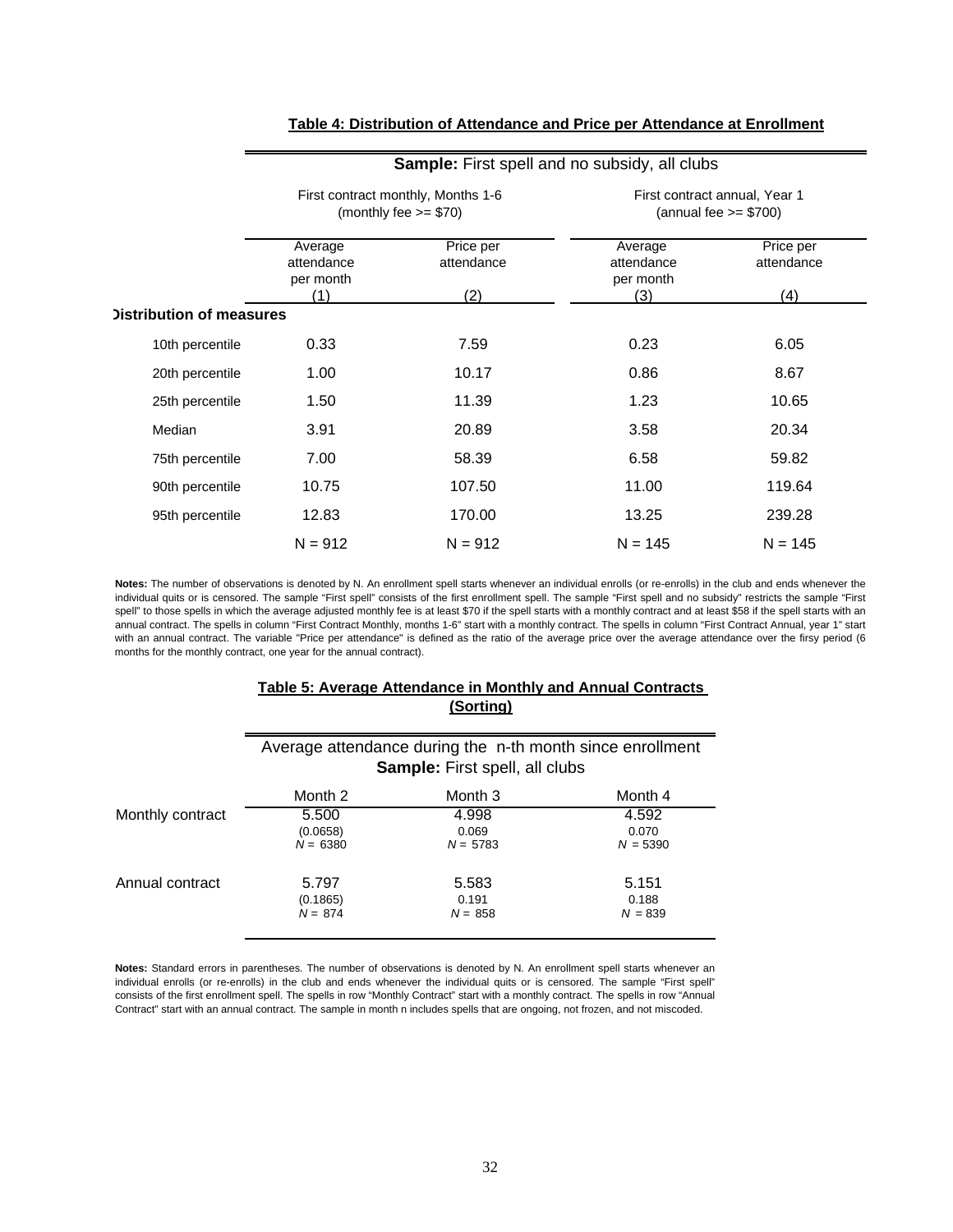| Sample:                                              | First spell with non-missing controls, all clubs |                                 |                       |                                 |                       |                                 |                       |                                 | No subsidy I, all<br>clubs |                                    | No subsidy II, all<br>clubs |                                    |
|------------------------------------------------------|--------------------------------------------------|---------------------------------|-----------------------|---------------------------------|-----------------------|---------------------------------|-----------------------|---------------------------------|----------------------------|------------------------------------|-----------------------------|------------------------------------|
| Dependent variable:                                  |                                                  | Enrollment at the<br>15th month |                       | Enrollment at the<br>16th month |                       | Enrollment at the<br>27th month |                       | Enrollment at the<br>28th month |                            | Enrollment at<br>14th active month |                             | Enrollment at<br>14th active month |
| <b>Controls:</b>                                     | No.<br>Controls                                  | Controls +<br>Time<br>Dummies   | <b>No</b><br>Controls | Controls +<br>Time<br>Dummies   | <b>No</b><br>Controls | Controls +<br>Time<br>Dummies   | <b>No</b><br>Controls | Controls +<br>Time<br>Dummies   | <b>No</b><br>Controls      | Controls +<br>Time<br>Dummies      | No<br>Controls              | Controls +<br>Time<br>Dummies      |
|                                                      | (1)                                              | (2)                             | (3)                   | (4)                             | (5)                   | (6)                             | (7)                   | (8)                             | (9)                        | (10)                               | (11)                        | (12)                               |
| <b>Dummy for enrollment</b><br>with monthly contract | 0.0543<br>(0.0217)                               | 0.0719<br>(0.0219)              | 0.0376<br>(0.0221)    | 0.0582<br>(0.0222)              | $-0.0009$<br>(0.0261) | 0.0262<br>(0.0252)              | $-0.0016$<br>(0.0264) | 0.0294<br>(0.0252)              | 0.0527<br>(0.0479)         | 0.0465<br>(0.0501)                 | 0.0812<br>(0.0370)          | 0.0925<br>(0.0378)                 |
| Female                                               |                                                  | $-0.0405$<br>(0.0143)           |                       | $-0.0405$<br>(0.0144)           |                       | $-0.0759$<br>(0.0166)           |                       | $-0.0811$<br>(0.0167)           |                            | $-0.0443$<br>(0.0398)              |                             | $-0.0306$<br>(0.0280)              |
| Age                                                  |                                                  | 0.0145<br>(0.0046)              |                       | 0.0164<br>(0.0047)              |                       | 0.0239<br>(0.0054)              |                       | 0.0265<br>(0.0054)              |                            | 0.0312<br>(0.0115)                 |                             | 0.0253<br>(0.0083)                 |
| Age square                                           |                                                  | $-0.0001$<br>(0.0001)           |                       | $-0.0002$<br>(0.0001)           |                       | $-0.0002$<br>(0.0001)           |                       | $-0.0003$<br>(0.0001)           |                            | $-0.0004$<br>(0.0001)              |                             | $-0.0003$<br>(0.0001)              |
| Corporate member                                     |                                                  | 0.0747<br>(0.0144)              |                       | 0.0700<br>(0.0145)              |                       | 0.0713<br>(0.0168)              |                       | 0.0705<br>(0.0169)              |                            | 0.2071<br>(0.0484)                 |                             | 0.0043<br>(0.0319)                 |
| Student member                                       |                                                  | $-0.1151$<br>(0.0503)           |                       | $-0.0953$<br>(0.0516)           |                       | $-0.0916$<br>(0.0591)           |                       | $-0.0767$<br>(0.0604)           |                            | 0.1527<br>(0.2722)                 |                             | $-0.1616$<br>(0.0669)              |
| Month and year of enrollment                         |                                                  | X                               |                       | Χ                               |                       | X                               |                       | Χ                               |                            | X                                  |                             | X                                  |
| Renewal probability                                  |                                                  |                                 |                       |                                 |                       |                                 |                       |                                 |                            |                                    |                             |                                    |
| for monthly=0                                        |                                                  | 0.39826 0.41621                 | 0.39251               | 0.40771                         | 0.26769               | 0.28527                         | 0.2589                | 0.2730                          | 0.47015                    | 0.54261                            | 0.43662                     | 0.43735                            |
| Number of observations                               | N=4990                                           | $N = 4990$                      | $N = 4860$            | $N = 4860$                      | $N = 2874$            | $N = 2874$                      | $N = 2777$            | $N = 2777$                      | $N = 704$                  | $N = 704$                          | $N = 1362$                  | $N = 1362$                         |

### **Table 6: Probit of Renewal Decision.**

Notes: Standard errors in parentheses. The number of observations is denoted by N. Entries in the Table represent the marginal coefficients of the probit in response to an infinitesimal change in the continuous variables, and a discrete change for the dummy variables. An enrollment spell starts whenever an individual enrolls (or re-enrolls) in the club and ends whenever the individual quits or is censored. The sample "First spell with non-missing controls" consists of the first enrollment spell for individuals for whom the demographic controls "age" and "female" are available. The sample is further restricted to individuals who join at least active months before the end of the sample period. The sample "No Subsidy I" is a restriction of the sample "First spell with non-missing controls" to individuals paying on average a per-month fee of at least \$70. The sample "No Subsidy I" is a restriction of the sample "First spell with non-missing controls" to individuals paying on average a per-month fee of at least \$60. See the text for a definition of Enrollment after 14 active months. The controls "Month and year of enrollment" indicate that the probit contains 11 dummies for the month of enrollment and 4 dummies for year of enrollment.